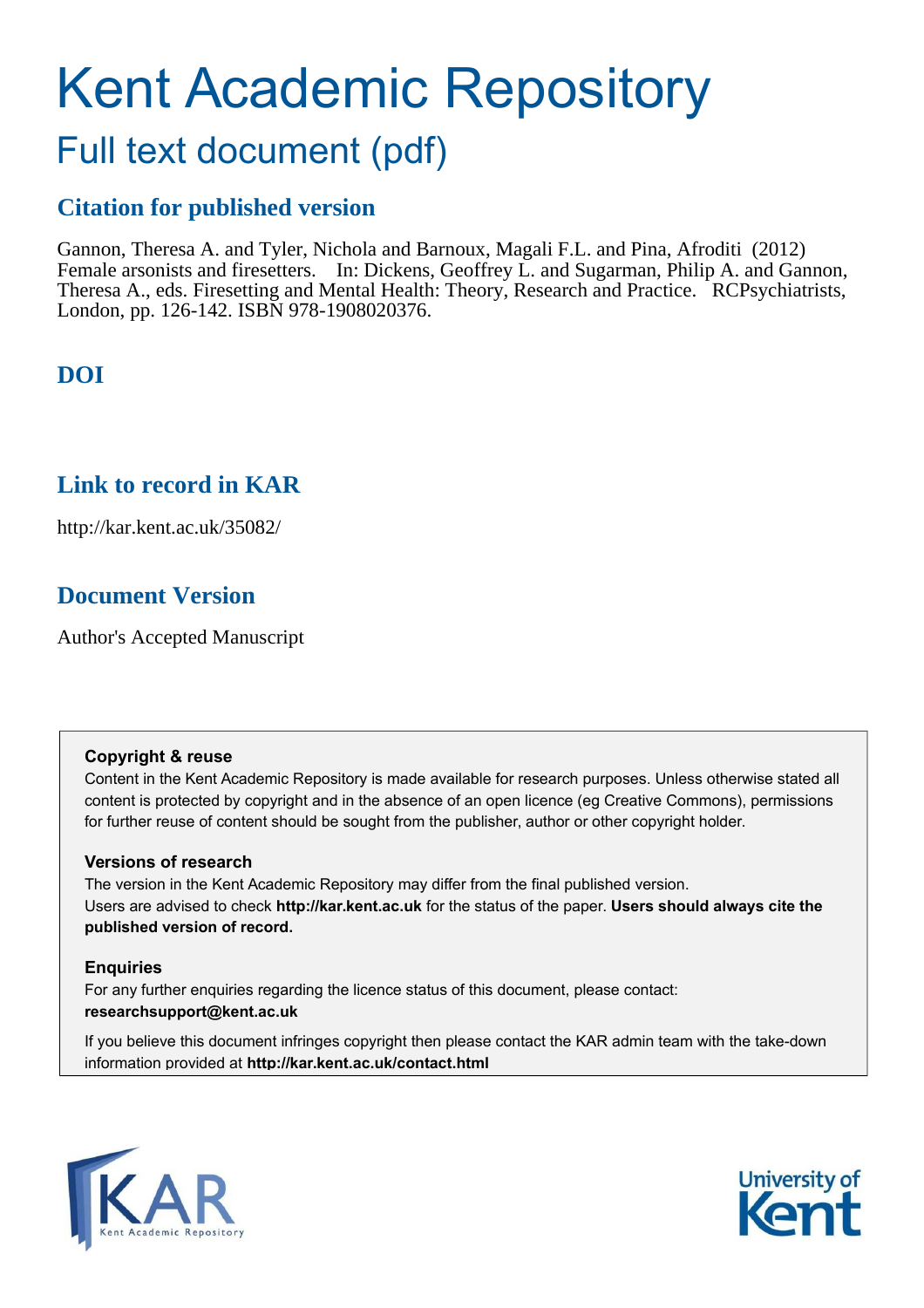#### Female arsonists and firesetters *Theresa A. Gannon, Nichola Tyler, Magali Barnoux and Afroditi Pina*

Please cite as: Gannon, T. A., Tyler, N., Barnoux, M., & Pina, A. (2012). Female arsonists and firesetters. In G. Dickens, P. Sugarman, & T. A. Gannon (Eds), *Firesetting and mental health: Theory, research and practice* (pp. 126-142)*.* London: RCPsychiatrists.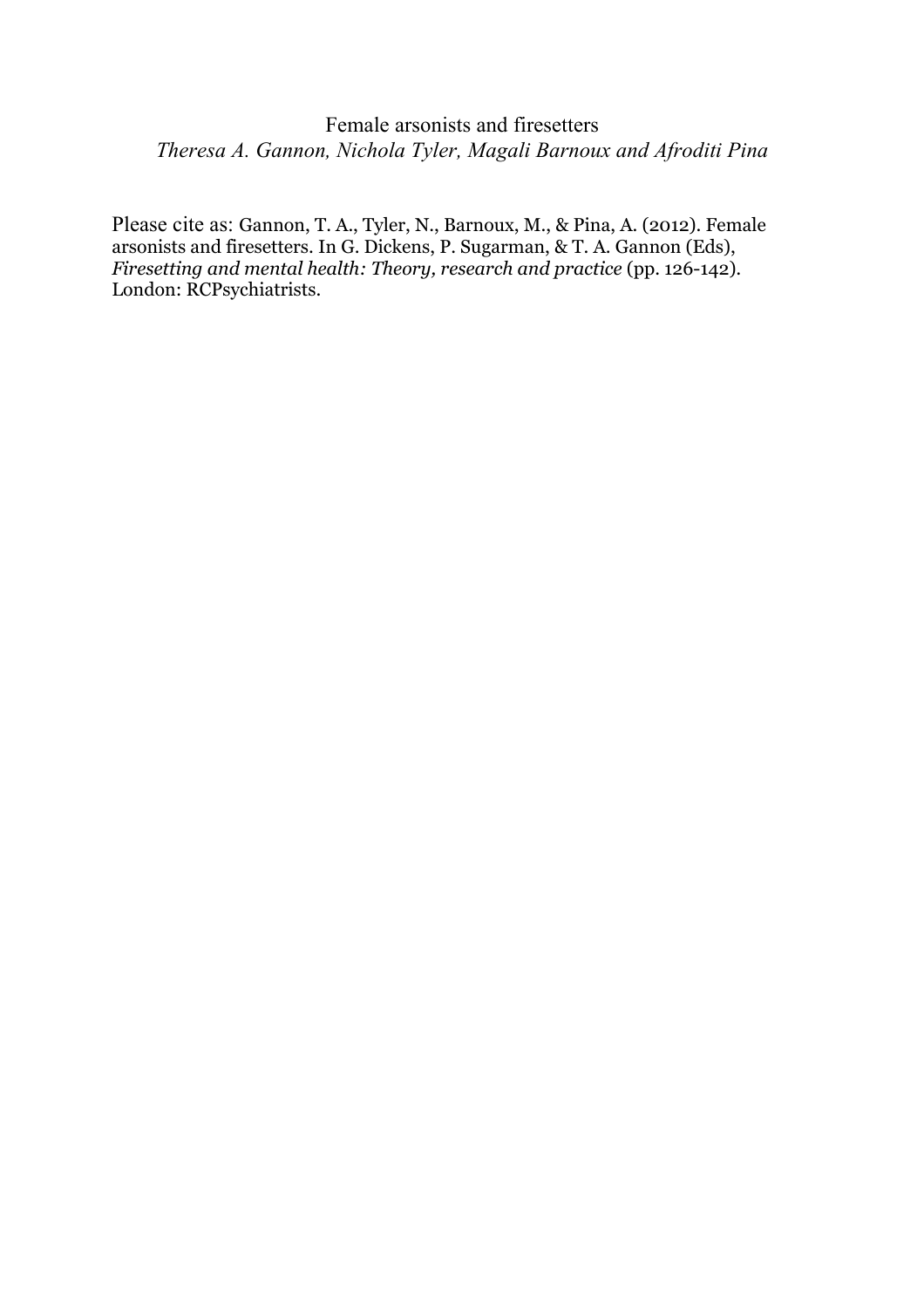Understanding the aetiology of arson and firesetting and how to assess and treat individuals who deliberately set fires is a complex process that is still very much 'work in progress'. However, as with most forensic issues, the research literature examining *male* individuals who set fires is substantially more developed than the research literature focusing on females. To date, for example, review articles examining the concept of arson and firesetting either focus very little attention towards females (e.g., Barnett & Spitzer, 1994; Smith & Short, 1995) or focus solely on males (Gannon & Pina, 2010). The main aim of this chapter is to provide a summary overview of what is currently known regarding women who set fires. In particular, this chapter will focus on outlining key characteristics and features of women who fireset; the aetiology of female-perpetrated firesetting, and key treatment and risk relevant issues associated with women who set fires. Where possible, the available literature on women will be compared with what is currently known about males who set fires and women offenders who do not fireset. Throughout this chapter, we will generally use the term 'firesetting' to refer to intentional firesetting since 'arson' is an arguably narrow and legally constructed term that is unable to account for those whose firesetting remains unapprehended (e.g., firesetting in forensic psychiatry settings). Using the term 'firesetter' in relation to women may come to be especially important since women appear to be treated relatively leniently by criminal justice officials in relation to men; perhaps due to childcare responsibilities or other stereotyped preconceptions around females' risk (Steffensmeier & Demuth, 2006; Wilbanks, 1986). Thus, many females who set a fire may not hold a conviction for 'arson' on record. However, taking into account clinical figures, professionals estimate that male firesetters outnumber females at a figure of around 6:1 (Stewart, 1993).

#### Key Characteristics and Features

#### *Socio-demographic Features*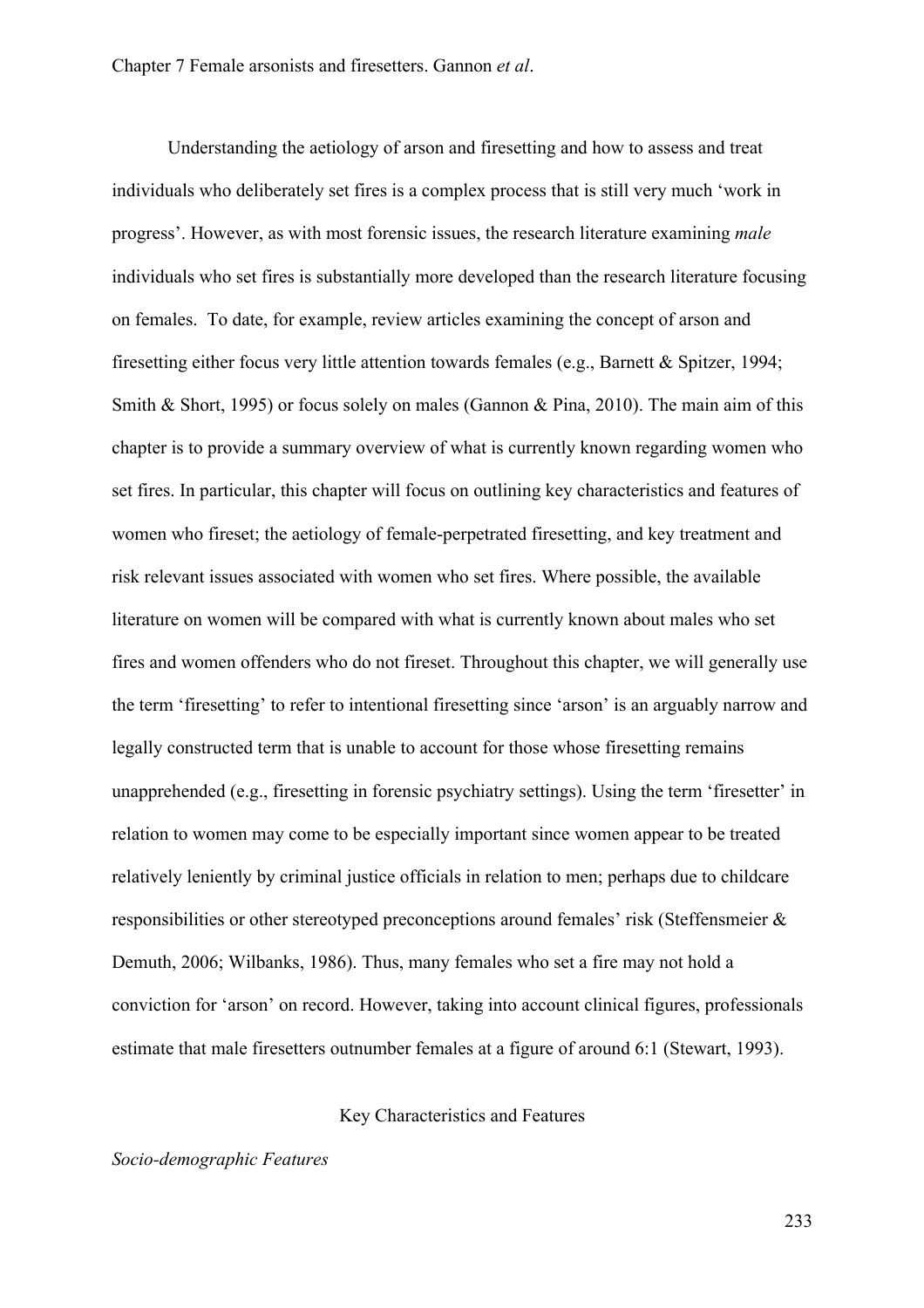Many of the socio-demographic features noted in male firesetters who come to our professional attention (see Gannon & Pina, 2010 for a review) are similar to those noted for females. For example, research suggests that female firesetters who come to professionals' attention—like other female offenders—are typically characterised by low average IQ (Noblett & Nelson, 2001; Stewart, 1993; Tennent *et al,* 1971), low socio-economic status and poor education (Harmon *et al,* 1985; Stewart, 1993; Tennent *et al,* 1971; Wachi *et al,* 2007). Female firesetters are also generally noted as being primarily of Caucasian ethnicity (Noblett & Nelson, 2001; Puri *et al*, 1995) and typically being aged from their mid 20s (Bourget & Bradford, 1989) to their late 30s (Wachi *et al,* 2007).

#### *Developmental Context*

Female firesetters appear to experience developmental backgrounds that are characterised by negative and labile features including physical, sexual, and emotional abuse, negligent parenting and separation from one or other genetic parent (Dickens *et al,* 2007; Harmon *et al,* 1985; Hickle & Roe-Sepowitz, in press; Lewis & Yarnell, 1951; Puri *et al,* 1995). These features appear similar to those observed in male firesetters and other female offenders (Bennett & Hess, 1984; Blanchette & Brown, 2006; Bradford, 1982; Lewis & Yarnell, 1951; Puri *et al,* 1995). However, of the small number of studies that have compared female firesetters' childhoods with other female offenders, two discrepancies have been noted (see Gannon, 2010): (1) female firesetters appear more likely to have been separated from one or both genetic parents (Stewart, 1993; Tennent *et al,* 1971), (2) female firesetters appear more likely to have experienced sexual abuse or premature sexual interactions (Noblett & Nelson, 2001; Stewart, 1993; Tennent *et al,* 1971). There is very little research directly comparing female and male firesetters. Some research does, however, suggest that female firesetters are more likely to have been sexually abused as children (Dickens *et al,* 2007). The wider research literature also suggests that female offenders—relative to males—are likely to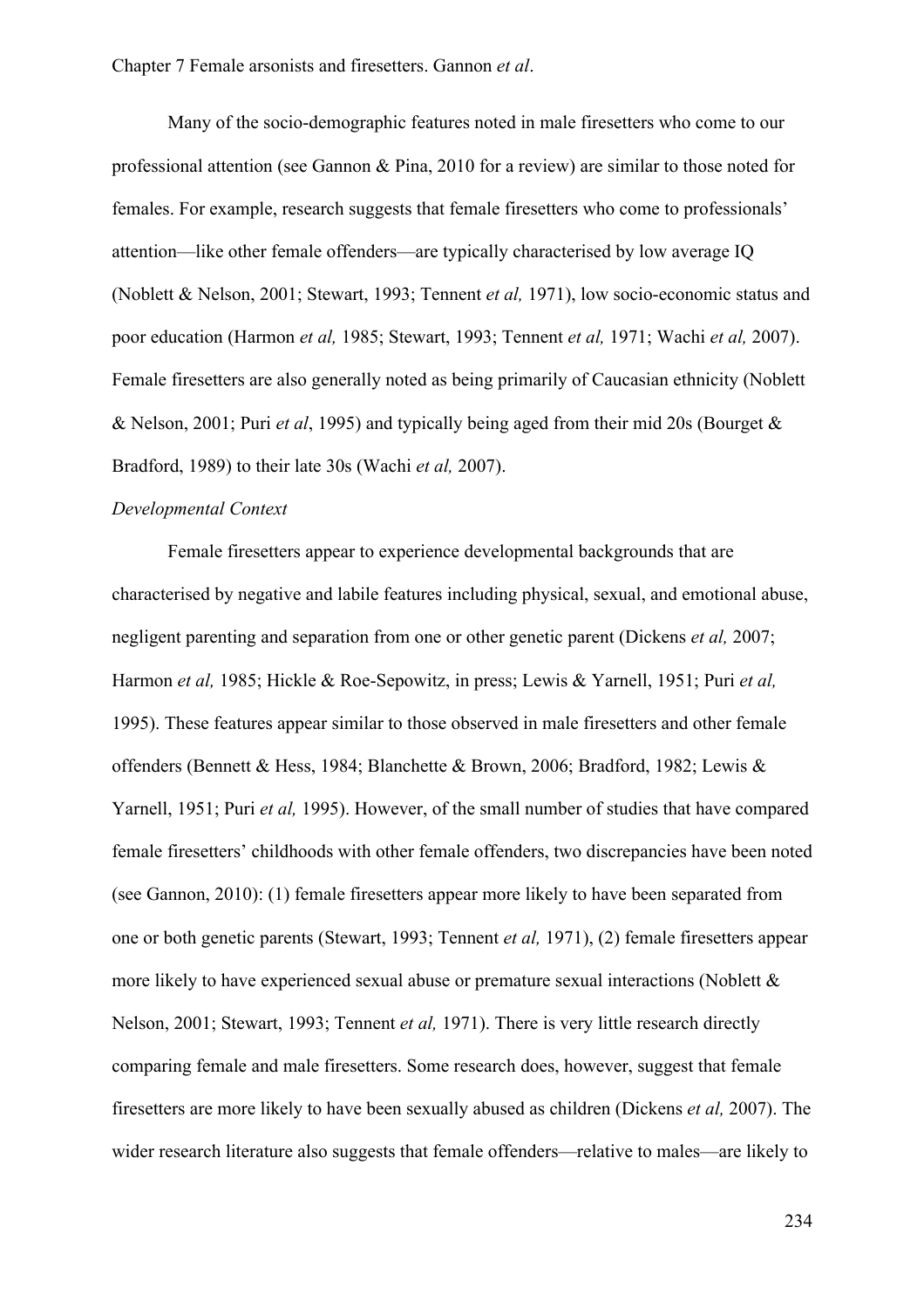hold more pervasive developmental experiences of abuse (Blanchette & Brown, 2006). *Clinical Features*

*Psychopathology associated with fire.* A key psychopathology often used interchangeably with firesetting is *pyromania*. Pyromania is defined by the DSM-IV-TR (American Psychiatric Association; APA, 2000) under the category of impulse control disorders not otherwise specified and is dependent upon establishing the following criteria: (i) deliberate and repeated firesetting, (ii) tension or arousal prior to firesetting, (iii) fascination with fire, its consequences, and fire paraphernalia, (iv) enjoyment, satisfaction or relief following partaking in, or witnessing, firesetting events. Furthermore, the firesetting must not be motivated by economic gain, socio-political ideology, crime concealment, anger or revenge, or intended enhancement of residential conditions. Neither should the firesetting be associated with impaired judgment (e.g., delusions, intoxication, dementia) or be explained by the psychiatric diagnoses of conduct disorder, mania, or antisocial personality disorder. Thus, a diagnosis of pyromania is reserved only for individuals who set fires out of intense preoccupation with fire to the exclusion of all other motivating factors.

Perhaps unsurprisingly, given this specific criteria, pyromania is rarely diagnosed in either male or female firesetters (Dickens *et al,* 2007; Leong, 1992; O'Sullivan & Kelleher, 1987; Richie & Huff, 1999). For example, Bourget and Bradford (1989) reported finding only 1 female and 2 male pyromaniacs in their groups of 15 female and 77 male psychiatricallyreferred firesetters. However, commentators in the area (e.g., Mavromatis, 2000; Moore & Jefferson, 2004) and the DSM-IV-TR (APA, 2000) typically describe pyromania as being less prevalent in females relative to males at a ratio of around 1:2 (DSM-IV-TR; APA, 2000; Howell & Watson, 2005). Nevertheless, it is unclear how such conclusions have been drawn since a variety of published studies highlight rather variable findings regarding pyromania diagnoses or features: no evidence of pyromania in males and females (Geller & Bertsch,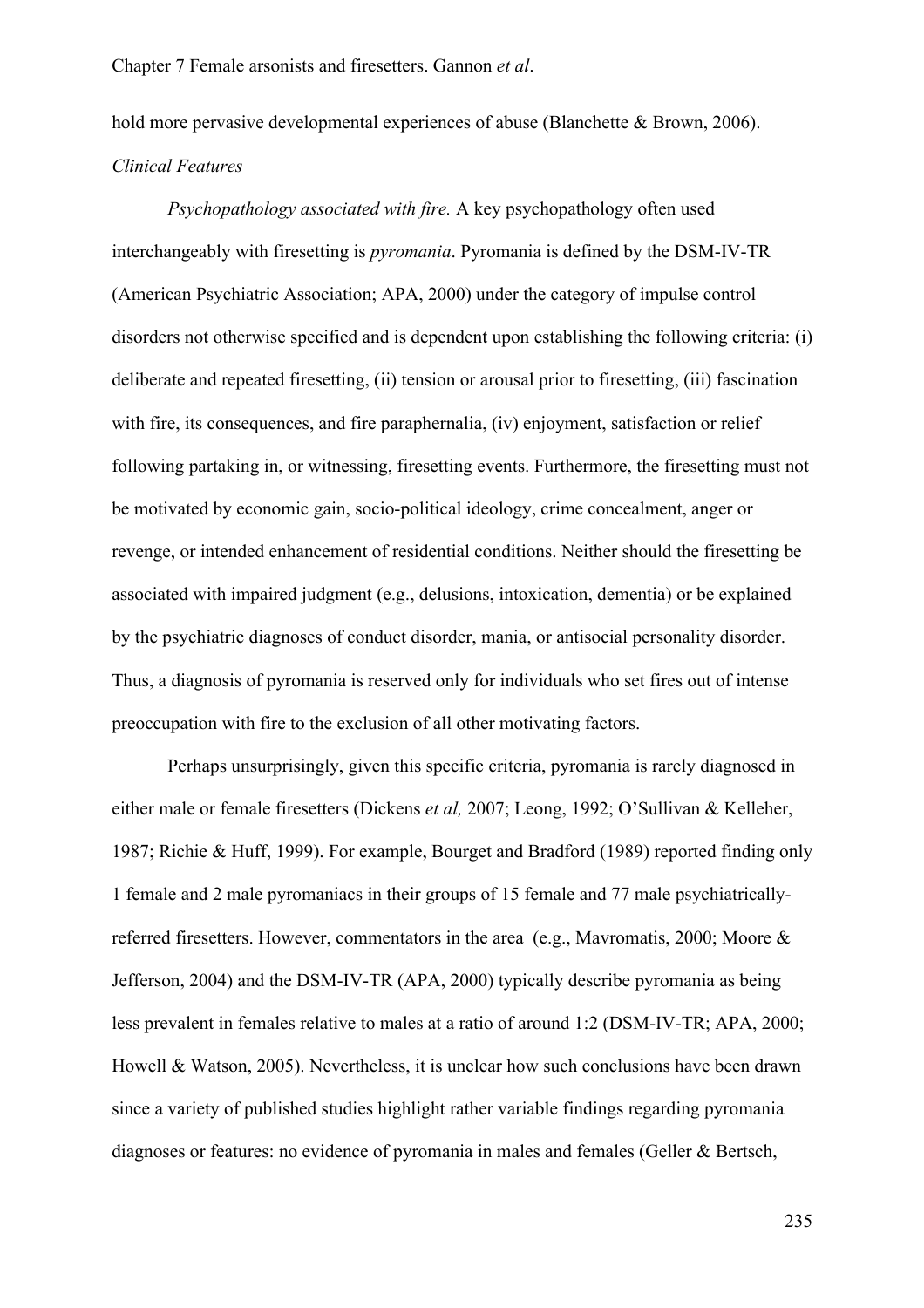1985; Leong, 1992), higher pyromania in females relative to males (Grant *et al,* 2007), and higher pyromania in males relative to females (Dickens *et al,* 2007; Lochner *et al,* 2004). However, such studies typically operationalise pyromania in differing ways and use arguably unrepresentative sampling techniques making it incredibly difficult to draw definitive conclusions.

*Other psychopathology.* It is not unusual for professionals and psychiatrists to document general psychopathological diagnoses in female firesetters (Barnett & Spitzer, 1994; Bourget & Bradford, 1989; Harmon *et al,* 1985). Common diagnoses include *affective disorders* (Bourget & Bradford, 1989; Dickens *et al,* 2007; Stewart, 1993), *schizophrenia* (Harmon *et al,* 1985; Leong, 1992; Tennent *et al,* 1971) and *substance abuse* (Bourget & Bradford, 1989; Harmon *et al,* 1985). Unfortunately, however, very few researchers appear to have compared such psychopathologies with that exhibited in other relevant comparison groups (e.g., male firesetters or general female offenders); although there are some exceptions (Anwar *et al,* 2009; Bourget & Bradford, 1989; Dickens *et al,* 2007; Enayati *et al,* 2008; Stewart, 1993; Tennent *et al,* 1971). In an early study, Tennent *et al* (1971) examined psychopathologies recorded over a five-year period for inpatient female firesetters and a comparison group of female inpatients. Both groups displayed similar levels of diagnoses for schizophrenia (approximately 30%) and depression (approximately 9%). Finally, although psychosis appeared to be more prevalent in the firesetting group relative to the comparison group (52% vs. 39%), this difference was not statistically significant. In a recent study, Enayati *et al* (2008) examined psychiatrically referred male and female firesetters (*N* = 214; 28% of whom were female) and compared them with violent offender referrals on psychiatric disorder diagnoses using DSM-IV criteria. Male and female firesetters could not be differentiated on Axis I or II diagnoses. However, relative to female violent offenders, female firesetters were found to exhibit higher diagnoses of learning disability (8.5% of firesetters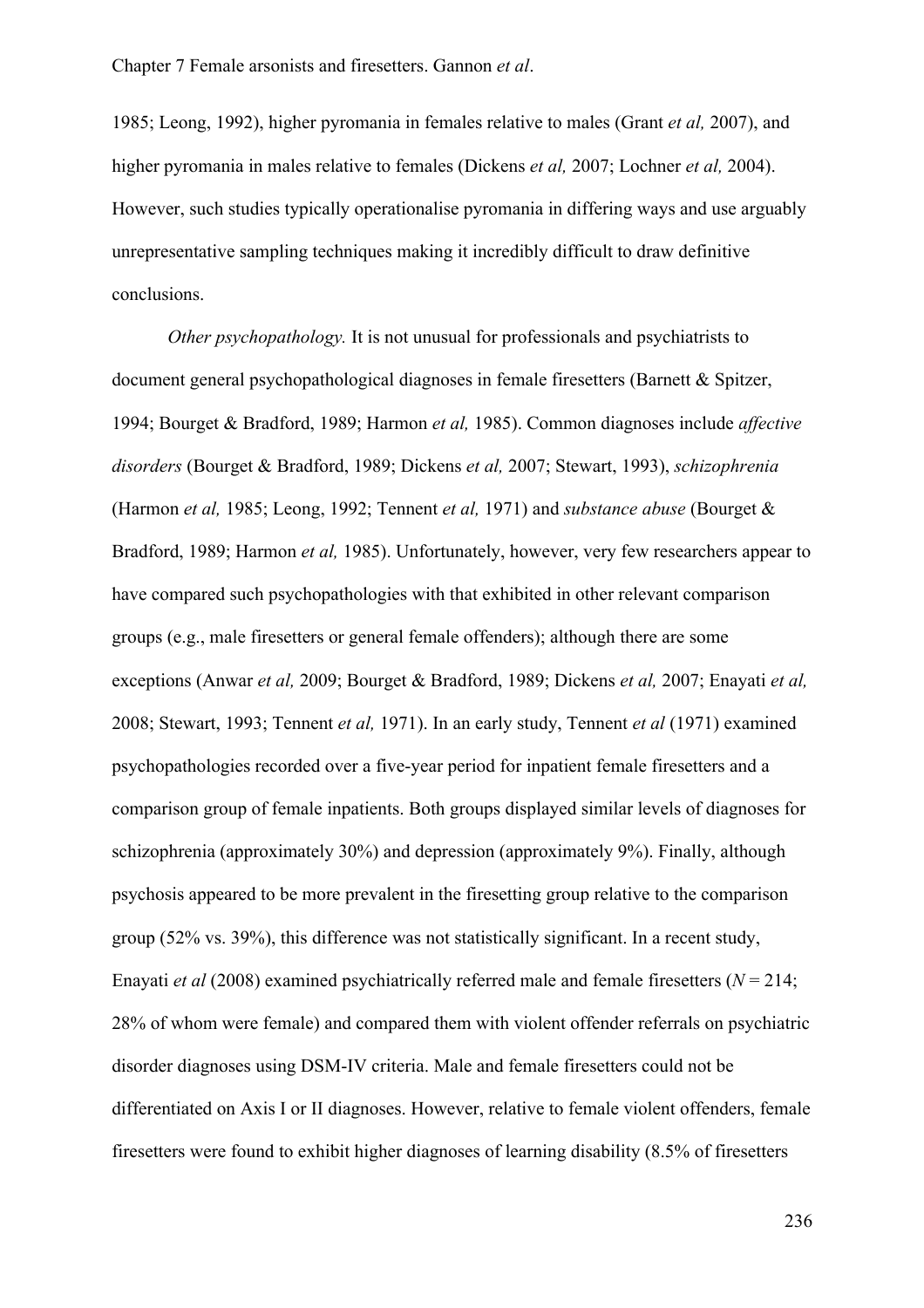vs. 2.6% of controls) and alcohol use disorder (25.4% of firesetters vs. 14.4% of controls). In a comparatively rare prison study, Stewart (1993) compared psychiatric diagnoses acquired via file and self-report interview for female firesetters and a comparison group of female offenders. In this study, both groups were found to exhibit similarly high diagnoses of *substance abuse* (44.4% of firesetters and 46.4% of comparisons), *depression* (37% of firesetters and 28.6% of comparisons) and *schizophrenia* (33.3% of firesetters and 25% of comparisons). At least in this study, then, female firesetters did not appear to be discriminable from other female offenders on psychiatric diagnoses. Finally, in a Swedish study, Anwar *et al* (2009) examined 1689 individuals in Sweden convicted of firesetting (349 of who were women) for prevalence of schizophrenia. Interestingly, when these individuals were compared to a large group of general population controls, and after controlling for confounds, it was found that diagnoses of schizophrenia were greatly overrepresented in those convicted of firesetting (i.e., a diagnoses was more than 20 times more likely). Furthermore, it was women firesetters who exhibited the highest prevalence of schizophrenia since they appeared to be nearly 40 times more likely than the general population to hold a diagnosis of schizophrenia. Nevertheless, as the authors themselves note, this finding appears to mirror a gender difference found for other violent offences (see Fazel *et al,* 2009).

*Personality disorder.* Similarly to general psychopathology, it is common for professionals to document the presence of personality disorder in female firesetters (Coid *et al,* 1999; Harmon *et al,* 1985; Rix, 1994; Tennent *et al,* 1971). In particular, both borderline personality disorder and antisocial personality disorder appear to be commonly associated with female firesetters (Coid *et al,* 1999; Harmon *et al,* 1985). Furthermore, research suggests that, for females diagnosed with borderline personality disorder, firesetting and self-harm may share a common aetiological link (Coid, 1993; Miller & Fritzon, 2007).

Unfortunately, however, research comparing the prevalence of personality disorder in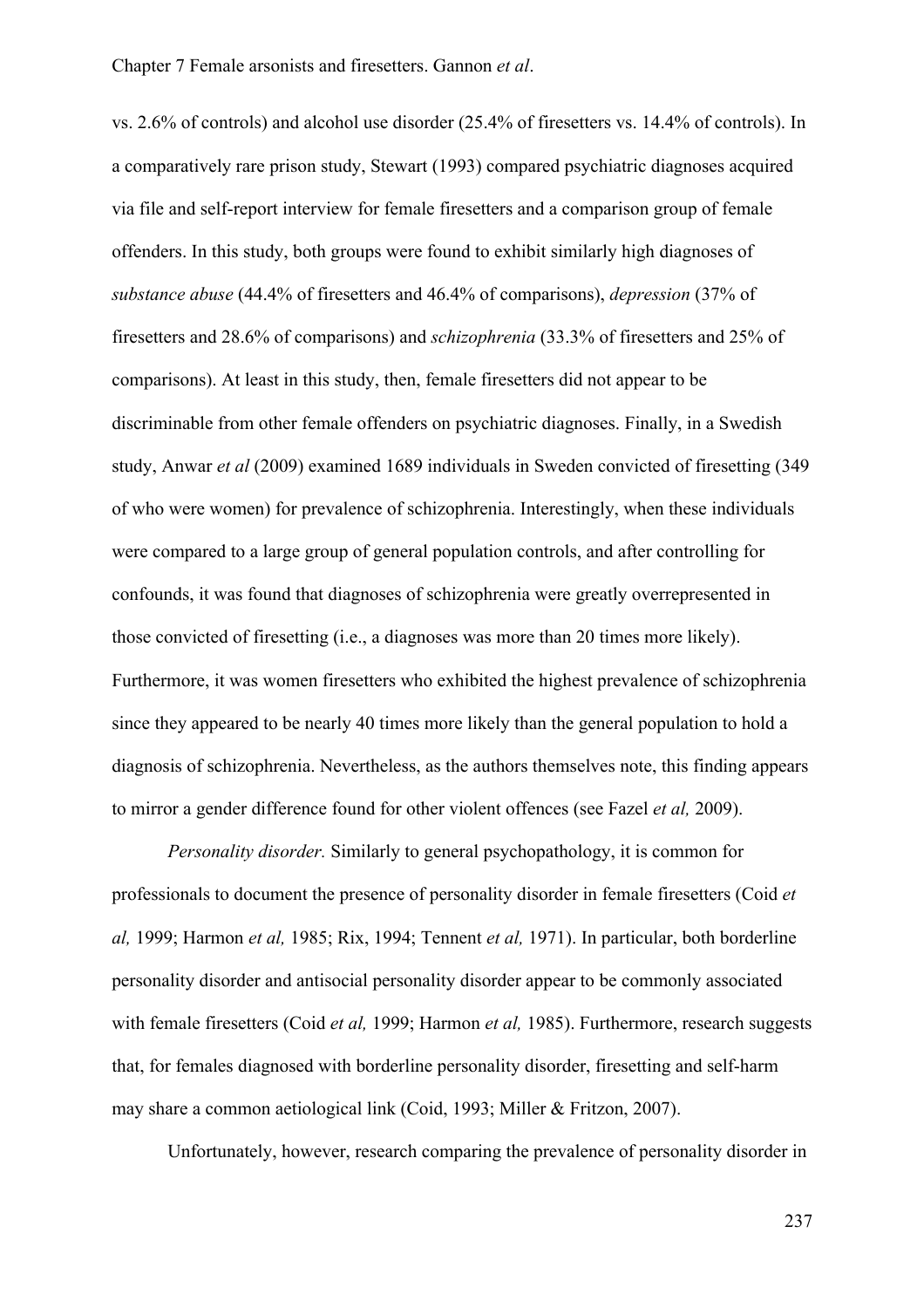female firesetters and other relevant subgroups is scant and underdeveloped. Bourget and Bradford (1989), for example, described findings suggesting that over half of a sample of female firesetter psychiatric referrals (58.3%, *n* = 7) held diagnoses of personality disorder compared with only 40.8% of male firesetter psychiatric referrals (*n* = 31). Nevertheless, although Bourget and Bradford appear to stress the importance of personality disorder in the aetiology of female-perpetrated firesetting, it remains unclear as to whether or not these differences were statistically significant. Furthermore, no information is provided regarding the specific subtypes of personality disorder characterising either male or female firesetters. Similarly, Rix (1994) found that approximately half of their male and female firesetter referrals held a diagnosis of personality disorder. However, it is unclear how firesetters compare statistically on diagnoses subtypes. In a study of UK female prisoners who had selfharmed, Coid *et al* (1999) reported that those who had been involved in firesetting had similar levels of borderline personality disorder diagnoses to non firesetters. What was notable, however, was that female firesetters—relative to non-firesetters—were significantly more likely to have a diagnoses of antisocial personality disorder (76%;  $n = 19$  vs. 24%;  $n =$ 12 respectively).

In terms of general interpersonal traits, research shows that female firesetters tend to be characterised by passive personality traits and low self worth relative to female offender comparisons (Noblett & Nelson, 2001). Female firesetters also appear to hold traits of neuroticism relative to female offender and non offender comparisons (Tennent *et al,* 1971) but do not appear to differentially endorse aggressive personality traits (Noblett & Nelson, 2001).

*Neurobiological deficits.* Both poor cerebrospinal fluid monoamine metabolite concentrates (i.e., 5-hydroxyindoleacetic acid [5-HIAA] and 3-methoxy-4 hydroxyphenylglycol [MHPG]) and glucose metabolism irregularities have been linked to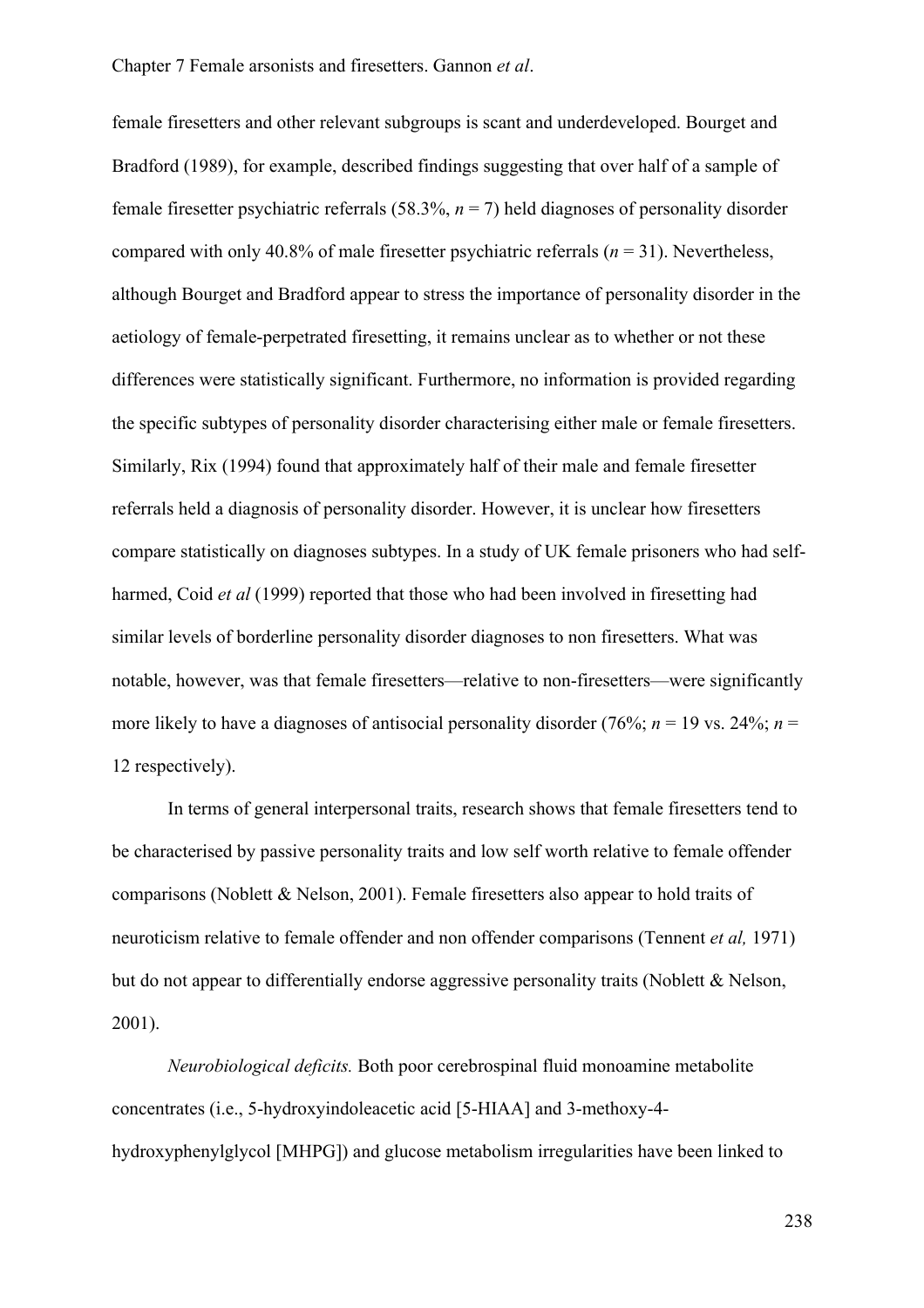male convictions for firesetting and firesetting recidivism (Roy *et al,* 1986; Virkkunen, 1984; Virkkunen *et al,* 1987; Virkkunen *et al,* 1989). However, these links are not yet totally understood, although researchers suggest that serotonin reductions, for example, may generally increase impulsivity and risk taking (Moore *et al,* 2002). Although female firesetters have not yet been specifically examined in studies of glucose metabolism, they have been included in some studies examining the general link between 5-HIAA concentrations and anti-social behaviour in general. In a meta-analysis of such studies, Moore *et al* have shown that although the link is significant, effect size is reduced substantially when females are included with men in study samples. Thus, it may be that poor 5-HIAA concentrations exhibit different effects for female firesetters and this is something that clearly warrants further investigation.

*Sexual pathology.* Interestingly, in the nineteenth century, menstruation onset was linked not only to criminal behaviour but also to firesetting (Barker, 1994; Harry & Balcer, 1987). However, there does not appear to be any substantial empirical evidence supporting this link (see Harry & Balcer, 1987; Lewis & Yarnell, 1951). Tennent *et al,* (1971) appear to be the only researchers to have examined the presence of menstruation abnormalities in female psychiatric inpatient firesetters. In this study, Tennent *et al* found that female firesetters—relative to female offender comparisons—were significantly more likely to hold acute dysmenorrhoea (43% of the firesetters vs. 14% of the comparisons). However, given the lack of empirical work in this area it is currently unclear whether or not menstruation problems play a role in firesetting aetiology for women.

Finally, firesetting has typically been linked to sexual fetishism (Freud, 1932) and a small number of researchers have noted that some males set fires in order to fulfill such sexual fetishes (Kocsis & Cooksey, 2002; Lewis & Yarnell, 1951). However, the literature examining female firesetters has not generally highlighted such sexual pathology as an issue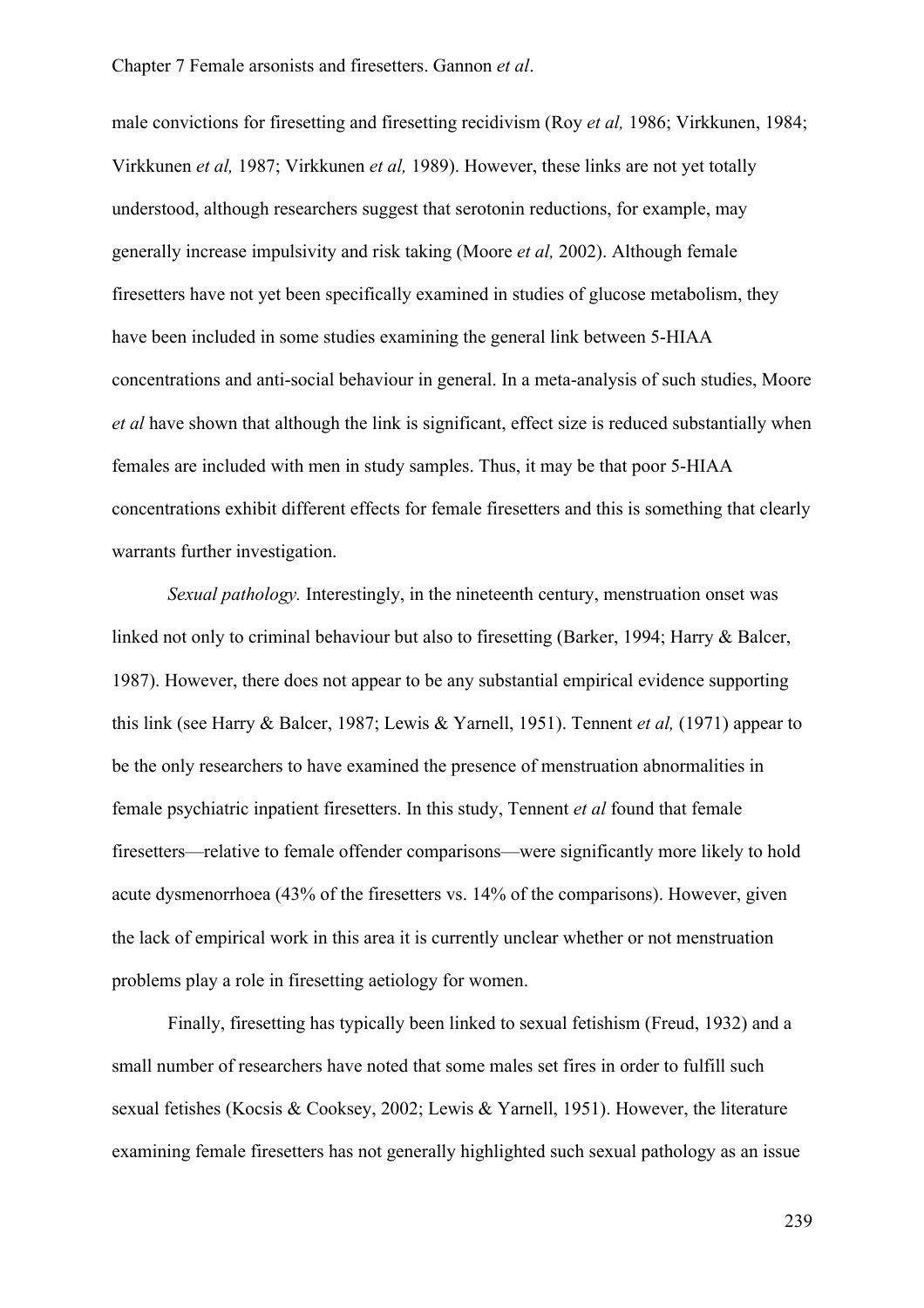linked to their firesetting (Lewis & Yarnell, 1951).

#### Motivators for Female-Perpetrated Firesetting

The aetiological underpinnings of female firesetting are, as yet, poorly understood. To illustrate, there are no comprehensive theories available to specifically describe female firesetting (although see Fritzon, Chapter 2 for Fineman's 1995 or Jackson's 1987 theoretical accounts of *male* firesetting) and our understanding of the motives underlying female firesetting are based on only a small number of studies; some of which do not employ adequate controls (i.e., male firesetters). In the absence of a comprehensive theory of female firesetting, we turn our attention to studies examining the possible factors motivating female firesetting.

#### *Motives Underlying Female Firesetting*

*Studies with a comparison group*. In studies that have included a male firesetter comparison group (e.g., Dickens *et al,* 2007; Lewis & Yarnell, 1951; Icove & Estepp, 1987; Rix, 1994), there appears to be some small differences in the motivators underlying female and male firesetting. For example, Rix (1994) examined the motives of 153 firesetters who were referred for psychiatric evaluation (24 of whom were female; 16%). Overall, fifteen categories were found to accommodate all of the firesetters' motivations. The three most popular motivators for females were *revenge*, (21%, *n* = 5), *re-housing* (i.e., setting a fire to promote residential relocation; 21%; *n* = 5) and *attention seeking* (i.e., firesetting to elicit help or attract attention;  $17\%$ ,  $n = 4$ ). The three most popular motivations for males were *revenge* (33%, *n* = 42), *excitement* (12%, n = 16) and *vandalism* (10%, *n* = 13). Thus, *revenge* appeared to be the most popular motive for both male and female-perpetrated firesetting. However, for the other popular motivators, males and females appeared to differ. Here, males appeared most likely to set a fire due to excitement or as part of antisocial vandalism. Females, however, appeared more likely to use fire in order to promote their own residential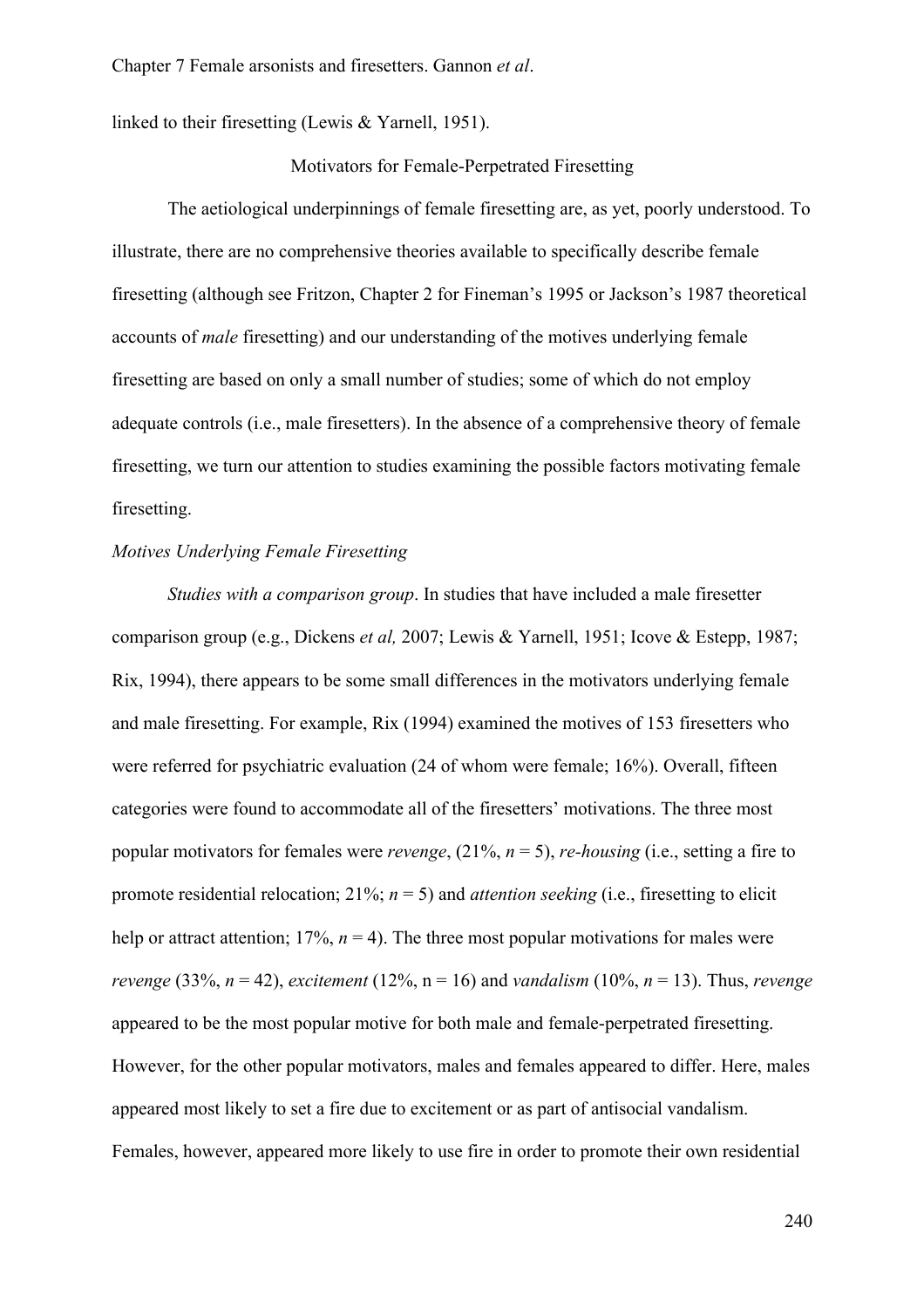relocation, or to attract attention or assistance from others.

Icove and Estepp (1987) examined a large number of arrest interviews (1,016; 50% male, 8% female, remainder unspecified) for crimes involving fire or firesetting. Icove and Estepp reported that motivators for males could be categorised under the following themes: *excitement* (40%, *n* = 200), *vandalism* (27%, *n* = 136), *revenge* (18%, *n* = 91), *crime concealment* (3%,  $n = 13$ ) and *profit* (<1%,  $n = 4$ ). However, females did not fit into the crime concealment or profit categories and instead were classified into the themes of *revenge* (28%,  $n = 40$ ), *vandalism* (21%,  $n = 21$ ) and *excitement* (17%,  $n = 14$ ). Although gender differences are not discussed in detail by Icove and Estepp, they do note the preference for females to use firesetting as a form of revenge.

More recently, Dickens *et al* (2007) studied the motives of firesetters referred for psychiatric evaluation (overall *N* = 167; female *n* = 38 or 22.8%). Dickens *et al* reported that females, relative to males, were significantly more likely to set fires as a result of cry for help-type motivations (36.8% of females vs. 17.8% of males respectively). Females also appeared to be significantly less likely than males to set fires due to traits associated with pyromania (13.2% of females vs. 32.6% of males respectively). A novel aspect of this study is the statistical comparison of motivators across female and male firesetters.

*Studies without a comparison group*. The vast majority of researchers—even recently—have examined the motivators of female firesetters in the *absence* of any male firesetting control group (Cunningham *et al,* in press; Harmon *et al,* 1985; Noblett & Nelson, 2001; Tennent *et al,* 1971; Stewart, 1993; Wachi *et al,* 2007). For example, Harmon *et al* (1985) examined the case files of 27 US firesetters referred for psychiatric evaluation. Harmon *et al* reported two overarching categories that appeared to account for the motivators underlying female firesetting: *Anger*-related motivators (i.e., firesetting motivated by anger, with or without a target, and sometimes associated with delusions;  $n = 17$ ), and *Cry for Help*-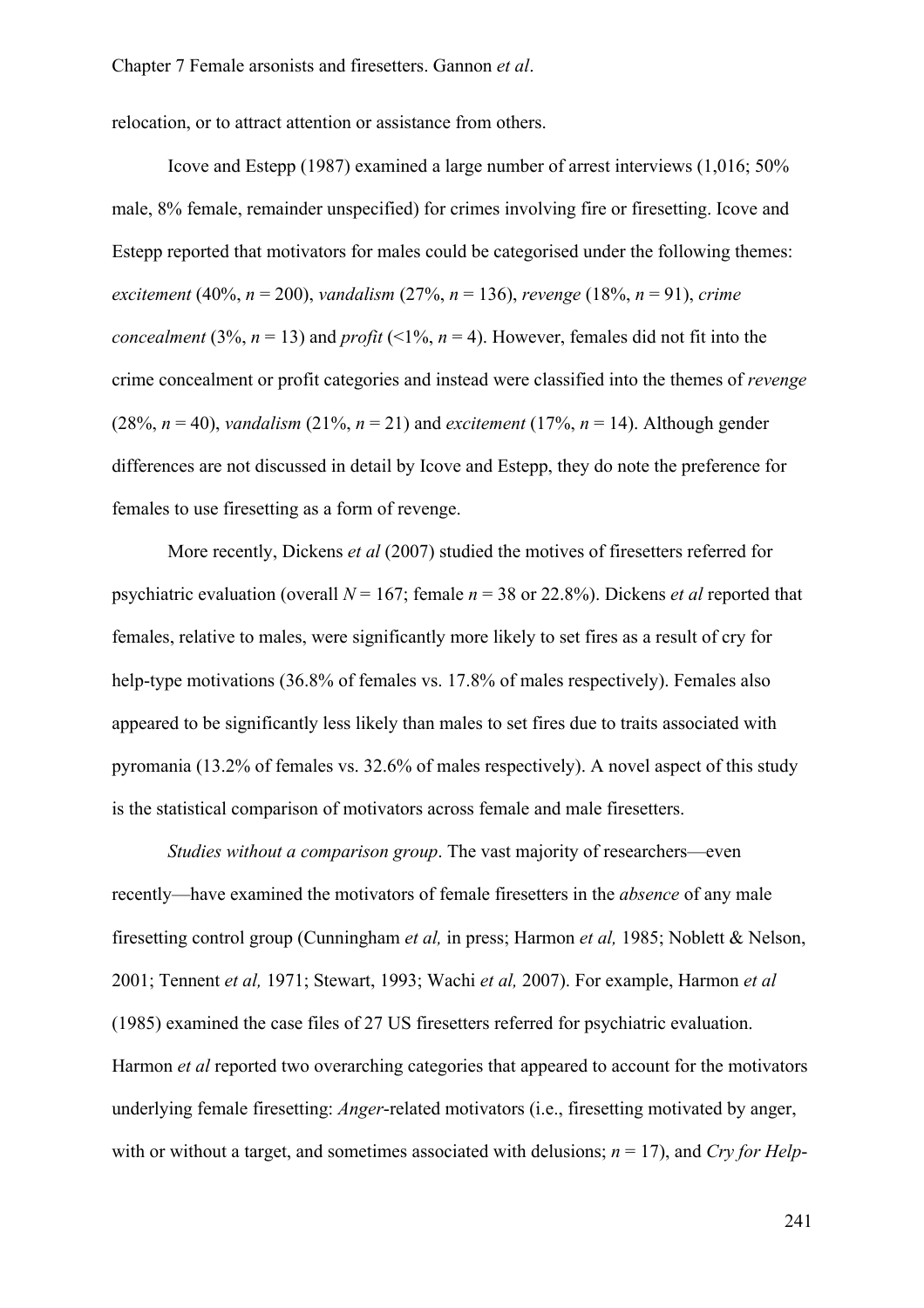related motivators (i.e., firesetting motivated by the desire to draw attention to one's circumstances or issues, often associated with mental health issues;  $n = 7$ ). A small number of women also appeared to have engaged in firesetting that was accidental or motiveless  $(n = 3)$ . Interestingly, Harmon *et al* noted that planned firesetting was associated with anger-related motivators.

Stewart (1993) found that just over a third of her female firesetter prisoners held multiple motives for their firesetting (e.g., revenge and mental illness). The most common motives characterising the sample, however, were *revenge* (33%, *n* = 13), *attention seeking* (20%, *n* = 8) and *instrumental* (i.e., firesetting as a way of achieving another goal such as crime concealment; 20%, *n* = 8). Far less prevalent motivators were also noted, however, focusing on *mental illness* (10%,  $n = 4$ ), *suicide* (8%,  $n = 4$ ) and *pyromania traits* (5%,  $n =$ 2). Although specific examples of each of the motives are not discussed, Stewart's study is unusual since she provides readers with inter-rater reliability figures for her motive classification (84.6% agreement).

Tennent *et al* (1971) examined 56 UK female firesetter inpatients who were associated with 111 firesetting instances. Of these, the most prevalent motivator was reported as being some conflict with authority (in hospital, prison or work;  $39\%$ ,  $n = 43$ ). Other noted motivators were *revenge* (directed at non-authority targets; 24%, *n* = 27), *attention seeking* (15%,  $n = 17$ ) and *self- harm/destruction* (6%,  $n = 7$ ). Unfortunately, however, more specific examples of each motive are not provided.

In a more recent UK study designed to examine the personal reflections of 9 female inpatient firesetters, Cunningham *et al* (in press) found that females tended to report firesetting in the context of *distressing life experiences* and in an attempt to *manage* such experiences. For example, the majority of female firesetters described experiencing a period of constant stress—as a result of myriad factors—prior to their firesetting and themes of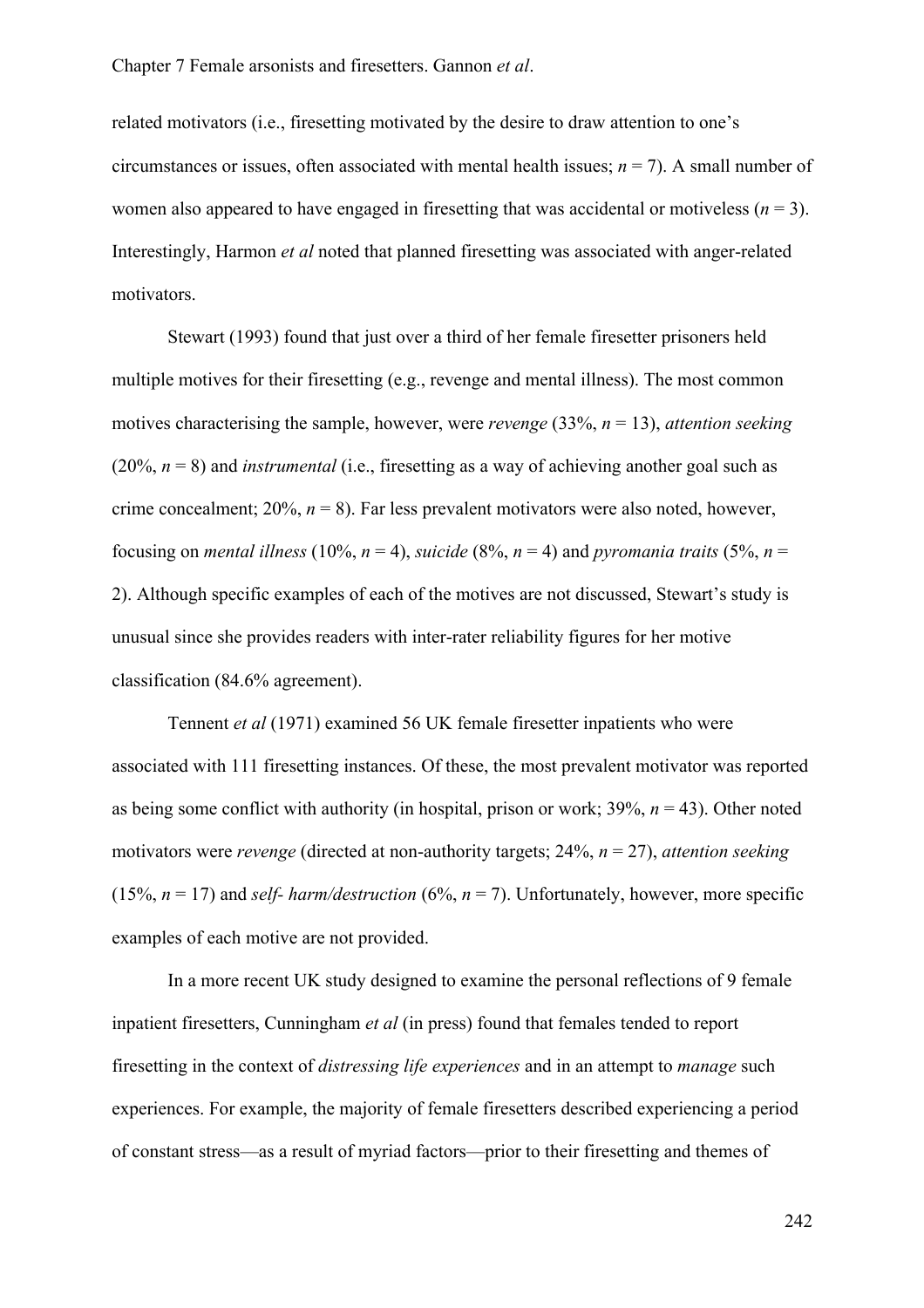isolation were also highly evident. Some female participants appeared to use firesetting as a way of promoting change to these stressful or lonely circumstances (i.e., being taken to hospital or prison where they would be looked after), others, however, appeared to use firesetting as a means of obtaining personal satisfaction and control (e.g., a sense of achievement and pride). Some women reported setting fires with no real thought as to the consequences of their actions; seemingly as the result of impaired reasoning. This study provides an interesting insight into the personal reflections of female firesetters. However, because the aim of the study was to simply examine firesetting reflections and not motivators *per se,* it is unclear how many of the participants were motivated by each individual factor.

Some very preliminary observations have been made regarding the *targets* of firesetting committed by females. In 1951, for example, Lewis and Yarnell commented that females tended not to set fires "*beyond the limits of their own circumscribed world*" (p. 347). Put simply, females appear to set fires to property related to themselves in some way rather than unknown targets. Other research appears to support this basic premise (Bourget  $\&$ Bradford, 1989; Harmon *et al,* 1985; Stewart, 1993; Tennent *et al,*, 1971; Wachi *et al,* 2007). To illustrate, Bourget and Bradford found that Canadian female firesetter psychiatric referrals selected a target "*invested with emotional meaning*" (p. 298) and Wachi *et al* found that Japanese female firesetters committed their offences in or in close proximity of their place of residence.

In summary, the literature examining the reasons for female-perpetrated firesetting is scant and underdeveloped. There are no comprehensive female-specific theories designed to explain the onset or maintenance of firesetting, and, in their absence, we have examined the range of studies investigating the possible motivators underlying female-perpetrated firesetting. Overall, our examination of the literature shows that there do not appear to be *incomparable* differences across female and male firesetters. Nevertheless, in studies that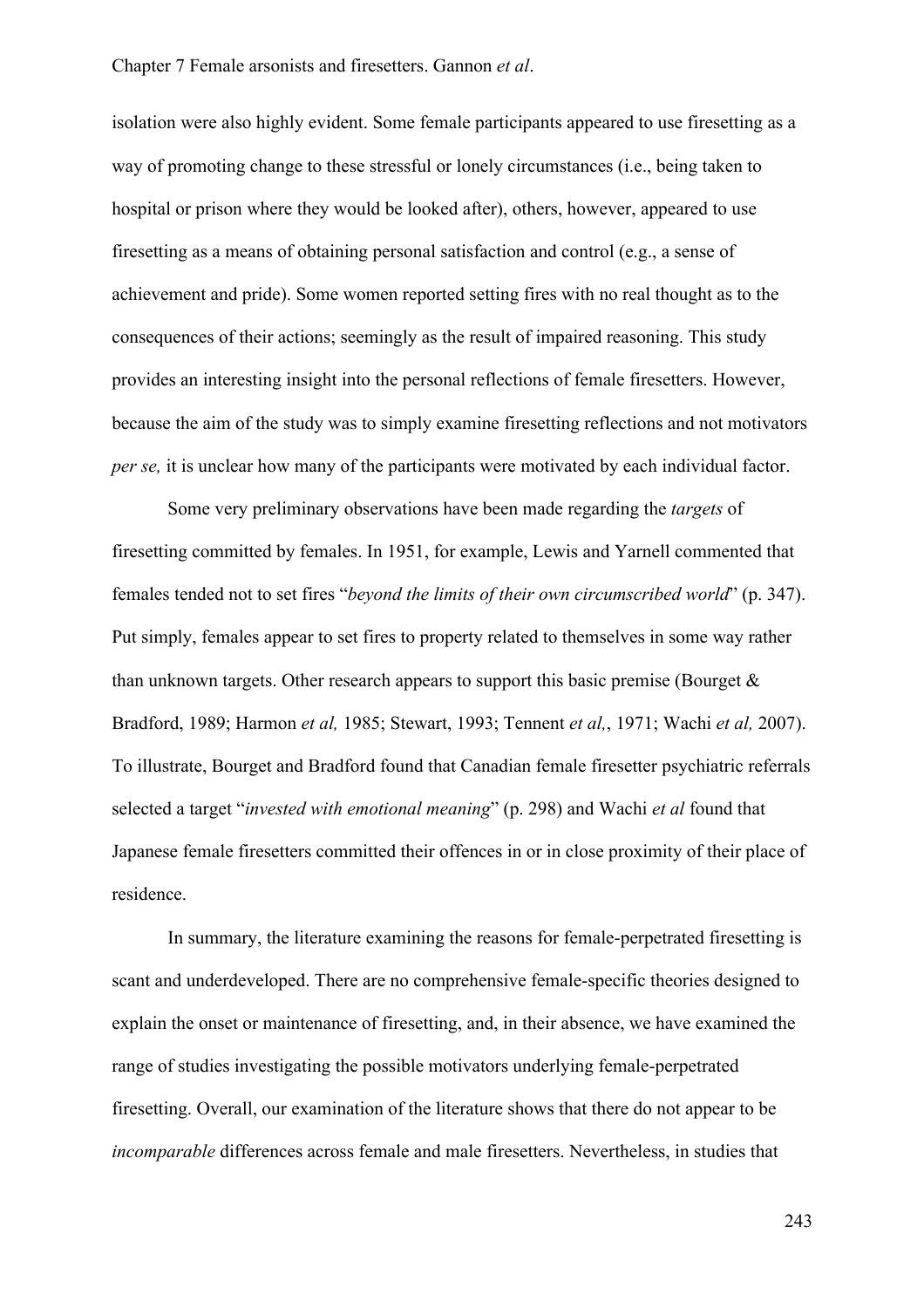include a male firesetter comparison group cry for help-type motivators appear to be highly prevalent in female firesetters relative to males.

#### Risk and Treatment Issues

There appear to be few treatment programmes for adult firesetters generally (see Palmer *et al,* 2007) and although attempts are now being made to develop standardised programmes for males (see Hollin, 2011), there are no standardised programmes for females. There appear to be two main issues underlying the lack of treatment for firesetters generally and these issues appear to be particularly exacerbated for females. First, there is very little information examining recidivism in relation to apprehended firesetting. Thus, knowledge of how such recidivism may vary as a function of gender is conspicuously absent. Second, very little information is known about risk factors for firesetting in males or females and so it is unclear which factors would require targeting to reduce future acts of this nature. Some highly relevant questions in relation to risk concern: (1) Do females recidivate at a rate that warrants specific assessment and treatment of their firesetting activities?; (2) Is this recidivism notably different from that reported for males?; and (3) What types of risk factors are specifically related to firesetting.

#### *Recidivism*

In terms of recidivism for firesetting, Rice and Harris (1996) have reported that base rates of firesetting reoffending in mentally disordered males is about 16% over a 7.8 year follow-up  $(N = 208)$ . However, other studies—notably those that have been critiqued methodologically (see Brett, 2004) — have suggested higher figures in the region of 28% (Geller *et al,* 1992; Lewis & Yarnell, 1951). Thus, the yardstick with which to compare figures for female firesetting recidivism is extremely poor. In the few studies that have examined females in relation to this issue, the low numbers of females examined relative to males (e.g., Soothill & Pope, 1973) make it almost impossible to compare female recidivism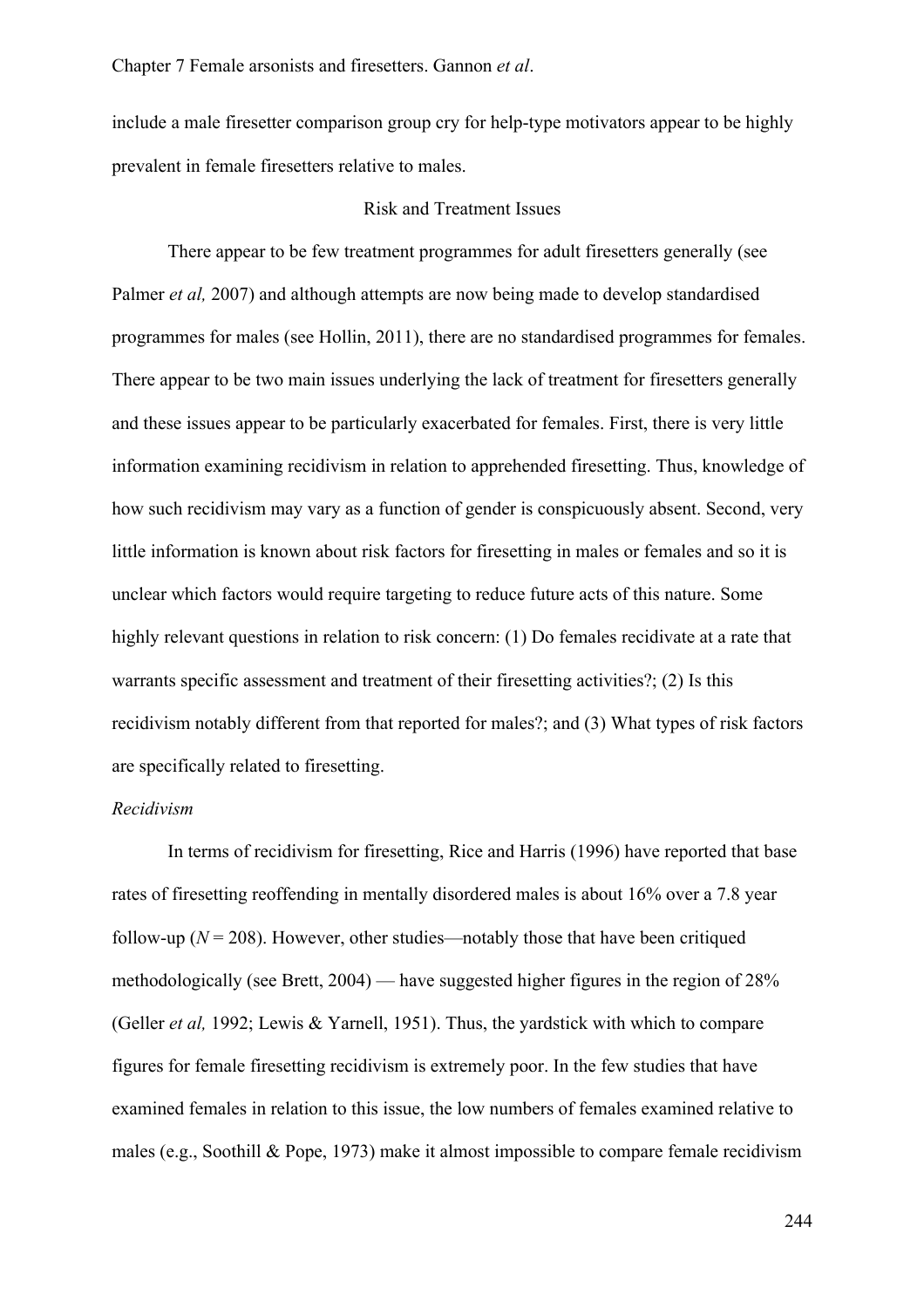rates adequately. Furthermore, one of the only studies to examine the recidivism of females *prospectively* (Lewis & Yarnell, 1951) is extremely old and used such poor recidivism criteria that the results (i.e., 13% over 15 years) may be unreliable to use as key benchmarks in the literature.

Because of the lack of rigorous information relating to prospective measures of female firesetting recidivism, an examination of the proportions of females who engage in multiple firesetting behaviours may be somewhat informative. However, an examination of such studies reveals significant variation across samples (i.e., around 11% to 79%; see Brett, 2004). To illustrate, Harmon *et al* (1985) found that just 3 (or 11%) of their psychiatric referrals for firesetting had previous firesetting convictions on file. At the other extreme, however, Tennent *et al* (1971) found that the majority of their female firesetter psychiatric inpatients (79%) reported multiple firesetting acts. Undoubtedly, the various sampling sources, methodologies, and differing criteria used to define and record firesetting behaviours inevitably lead to wildly differing estimates across studies. In a more recent retrospective study, however, Dickens *et al* (2009) examined the criminal histories and files of 167 UK firesetter psychiatric referrals (38 of whom were female; 23%). Interestingly, in this study, Dickens *et al* reported findings suggesting that gender was not a variable that predicted repeat firesetting. Nevertheless, of interest was the finding that repeat firesetting occurred in nearly half of the sample overall (49%,  $n = 81$ ). Other studies have compared male and female firesetters' previous acts of firesetting and found that multiple firesetting appears to be relatively comparable across gender with approximately one in five of both males and females likely to have a history of firesetting (Geller & Bertsch, 1985; Puri *et al*, 1995; Rix, 1994).

To summarise, we know very little about the recidivism of females in relation to firesetting. However, the existing research that we have examined suggests that (1) the figure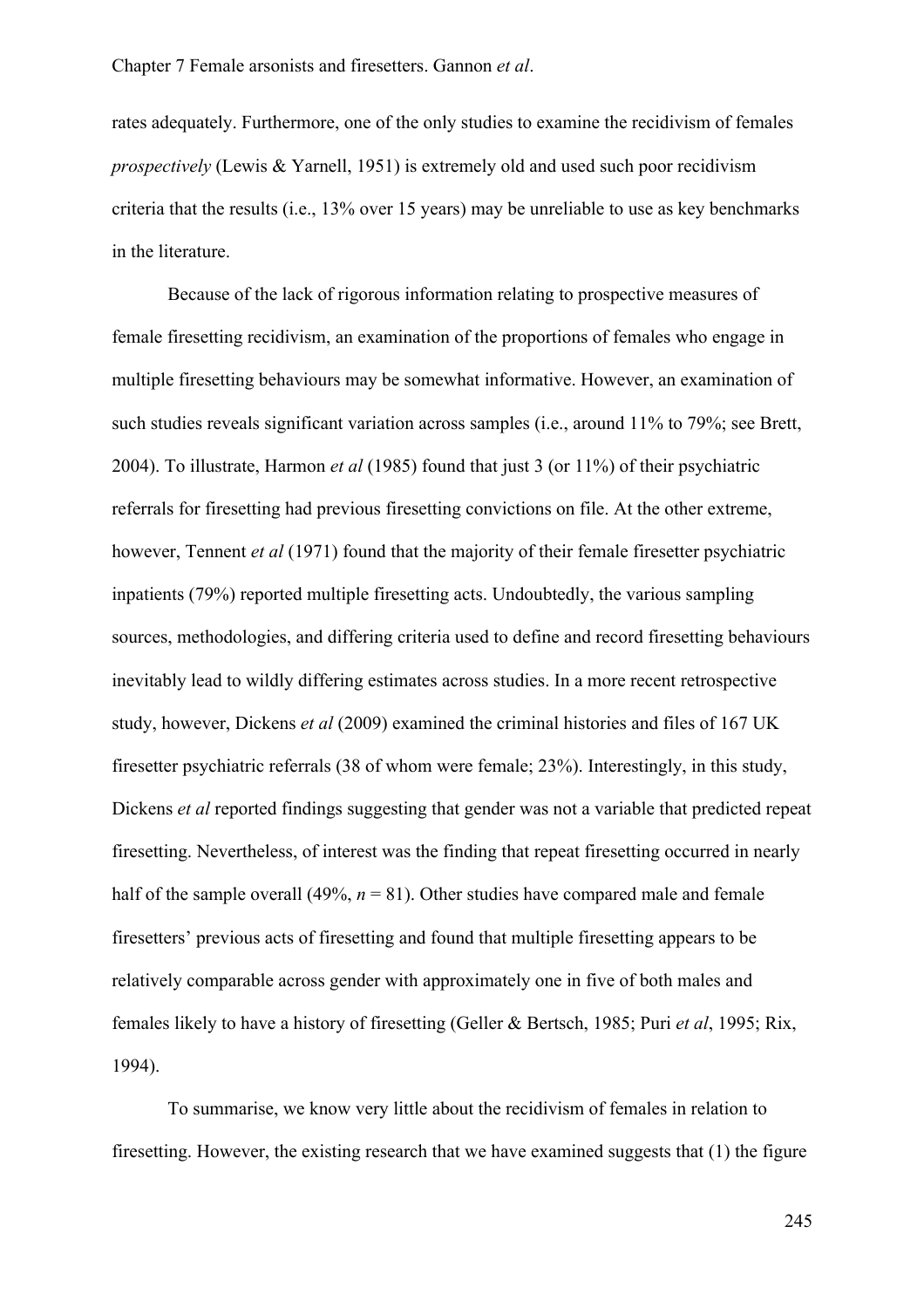may be quite substantial and (2) the figure is likely to be comparable with the figures suggested for males. Thus, early figures suggest that the recidivism of females in relation to firesetting is an issue likely to warrant specialist treatment. Nevertheless, until more rigorous studies are developed to examine this issue it is impossible to ascertain exactly the extent of the problem regarding female firesetter recidivism.

#### *Risk Factors*

An issue highly associated with recidivism is knowing the exact risk factors to pinpoint in order to reduce future risk of firesetting offences. As noted in the literature (i.e., Gannon & Pina, 2010; Dickens *et al,* 2009), there is little information available for professionals regarding how to predict or establish severity of risk for males or females who have engaged in firesetting. For example, there are no published risk assessment tools developed to assess risk of firesetting, although some schedules of risk for violence include such offences within their general assessment (e.g., HCR-20; Webster *et al,* 1997). In addition, the majority of research examining factors predictive of firesetting have generally focused on either male children/adolescents (e.g., Kolko *et al,* 2006) or adult psychiatric males (e.g., Rice & Harris, 1996). In a recent exception, Dickens *et al* (2009) used predictive regression analyses to examine the key features of male and female firesetter recidivists. Amongst other features, Dickens *et al* reported that recidivist firesetters were characterised by features such as: being *young*, *single*, having some developmental history of *family violence* or *substance abuse*, *early onset of criminal convictions*, *lengthier prison stays*, *relationships troubles*, and *property offence pre-convictions*. Dickens *et al* also discovered that male and female firesetters who were coded as having lit a dangerous fire (i.e., one that would likely cause significant harm/damage) appeared no more likely to recidivate than seemingly less dangerous firesetters. Dickens *et al's* overall findings are valuable since they not only contravene intuitively appealing assumptions about firesetters (i.e., that those who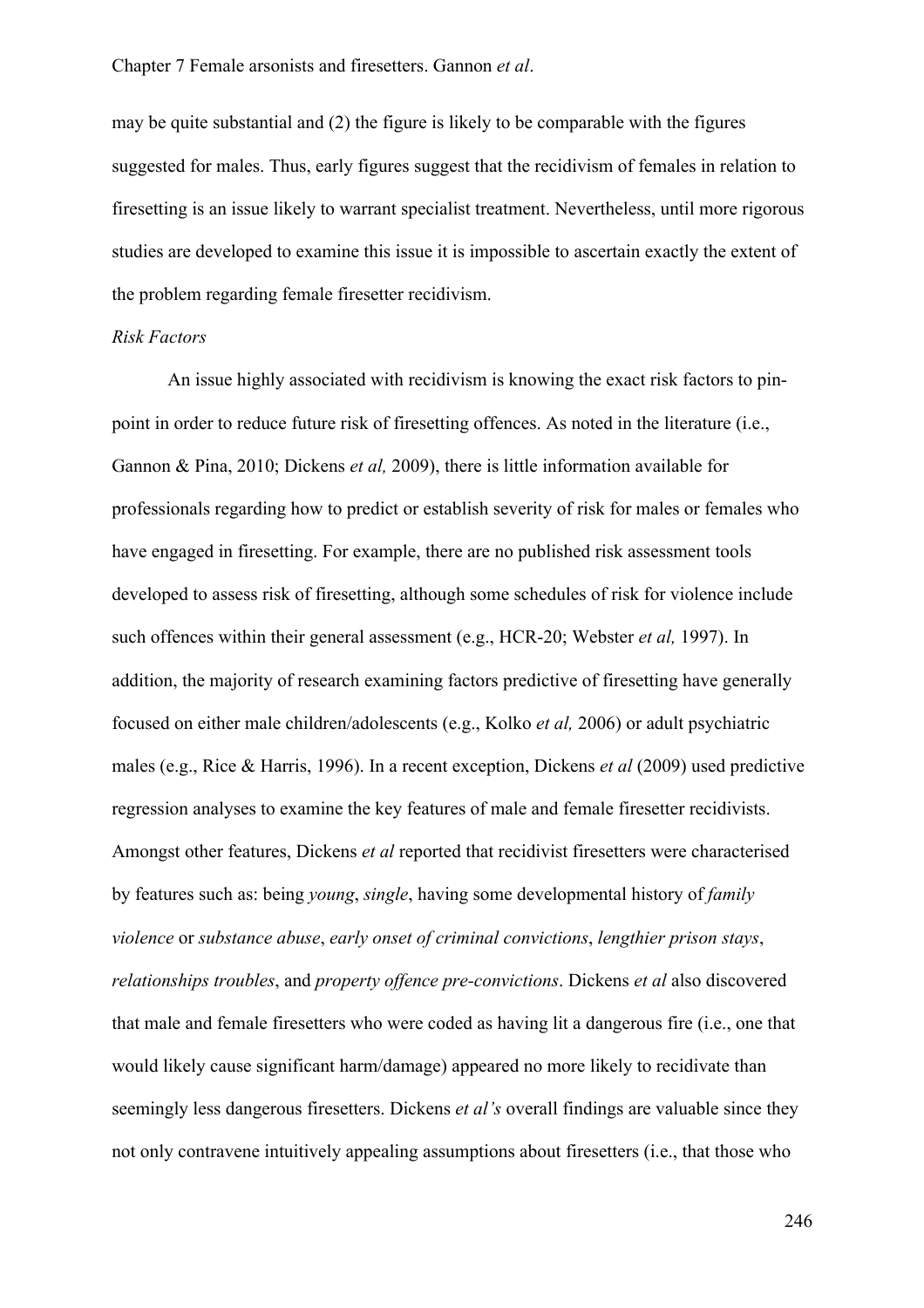light the most dangerous fires will be those most likely to offend) but also suggest that those most likely to recidivate are property offenders who experience developmental adversity and problems with later relationships. Dickens *et al* also report that more recidivist firesetters experienced anxiety or excitement associated with their firesetting. Consequently, it appears that interest in, sensory reinforcement from, or excitement around fire is likely to be one type of risk factor for both male and female firesetters (see also Rice & Harris, 1996).

In summary, there is a distinct lack of research examining the likely risk factors and associated treatment needs of either male or female firesetters. In order for effective riskassessments and treatment programmes to be developed, further research needs to explore both static and dynamic factors of risk that increase the likelihood of repeat firesetting. Furthermore, because of the paucity of work in this area, there is little attention paid to females *specifically* in relation to these issues. Nevertheless, based on our review of the literature, we would suggest that developmental adversity might represent one set of stable risk factors for female firesetting. Furthermore, in relation to dynamic risk factors, or factors directly amenable to treatment, general mental illness and factors relating to the motivators underlying firesetting (i.e., poor communication) would appear to be suitable variables for future study in relation to female firesetting more generally.

#### *Treatment Initiatives*

Given the paucity of research examining the recidivism rates or risk factors associated with female firesetting it is perhaps unsurprising that there is no standardised treatment programme for either male or females who have set fires. To date, the only published descriptions of treatment for female firesetters have described either tailored treatment for unusual cases (e.g., Awad & Harrison, 1976) or treatment of women in psychiatric facilities using cognitive-behavioural frameworks (e.g., Swaffer *et al,* 2001; Taylor *et al,* 2002; Taylor *et al,* 2006). For example, Swaffer *et al* (2001) have described their UK treatment group for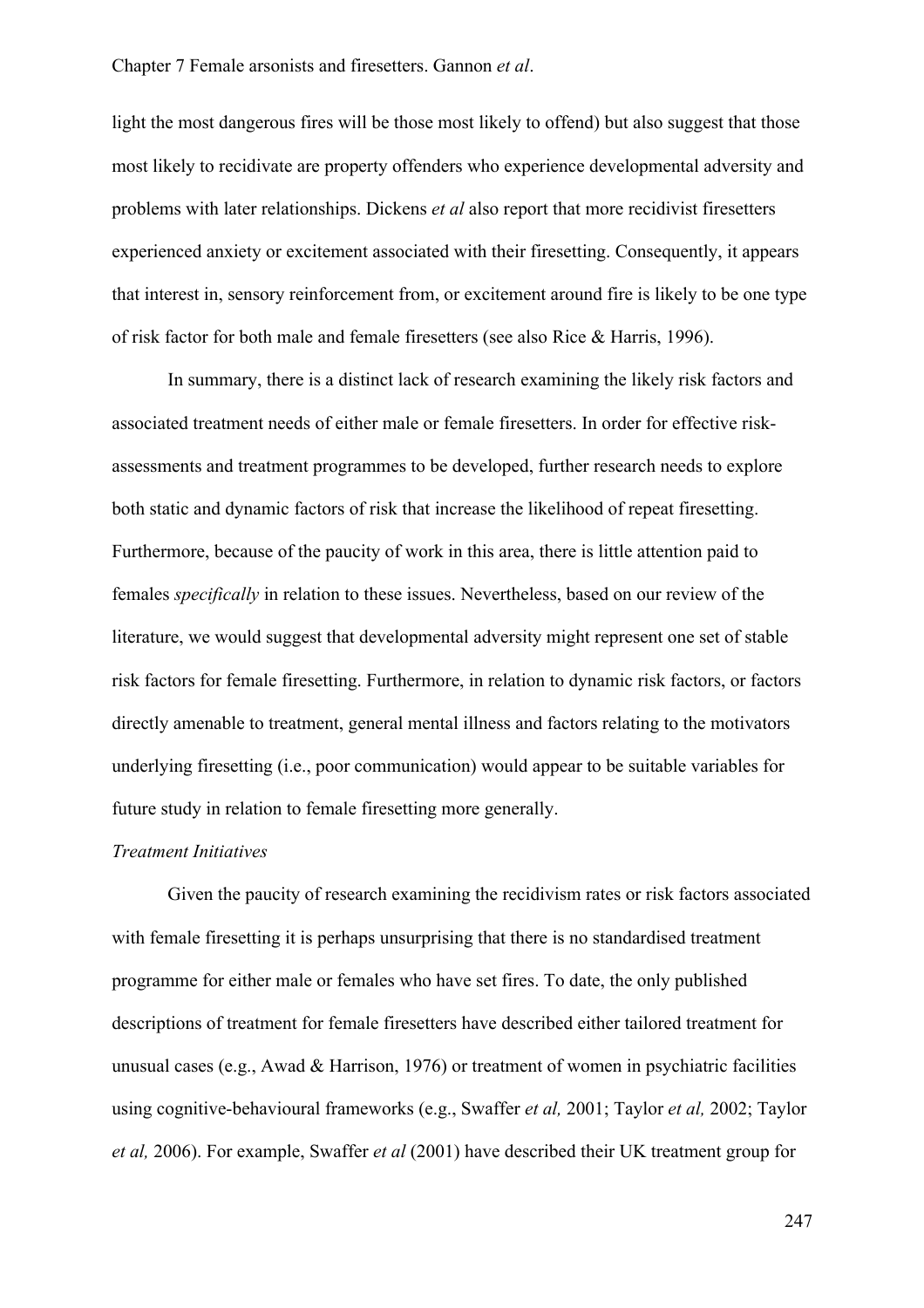mixed mentally disordered patients ( $N = 10$ ; 6 of whom were female) made up of 62 group sessions covering the following factors: (1) fire danger, (2) coping skills (e.g., social skills, assertiveness, conflict resolution), (3) reflective insight (e.g., self esteem and self concept) and (4) relapse prevention work. In addition to the group work, Swaffer *et al* (2001) describe individualised treatment for the patients and also individualised psychometric treatment needs assessment examining fire interest, anger, depression, self esteem, and assertiveness. A detailed case study description of one of the female patients is provided to illustrate overall effectiveness of the intervention. Nevertheless, a detailed analysis of clinical change is not provided due to the small numbers of patients within the programme.

A group programme for intellectually disabled patients in the UK has been described by Taylor *et al* (2002). This programme appears to have been implemented separately for male and female patients although the treatment appears to have examined the same basic content over 40 sessions. This content included fire education, analysis of offending patterns, a focus on coping skills and family adversity, and general relapse prevention. Nevertheless, although Taylor et al report some encouraging post-treatment progress using psychometric measures, males and females are not compared and it would perhaps be misleading to do so given the small numbers of patients involved in the intervention  $(N = 14)$ .

In a more recent study, Taylor *et al* (2006) describe a very similar treatment programme to that outlined by Taylor *et al* (2002). In this case, however, the treatment clients were six intellectually disabled female psychiatric inpatients. Following treatment completion, Taylor *et al* (2006) reported post-treatment progress on self-esteem (measured via the *Culture Free Self Esteem Inventory*, Battle, 1992), anger (measured via the Novaco Anger Scale; Novaco, 1994), depression (measured via the Beck Depression Inventory – Short Form; Beck & Beck, 1972), and goal attainment in relation to treatment needs (measured via the Goal Attainment Scales; Kiresuk & Sherman, 1968). However, of note was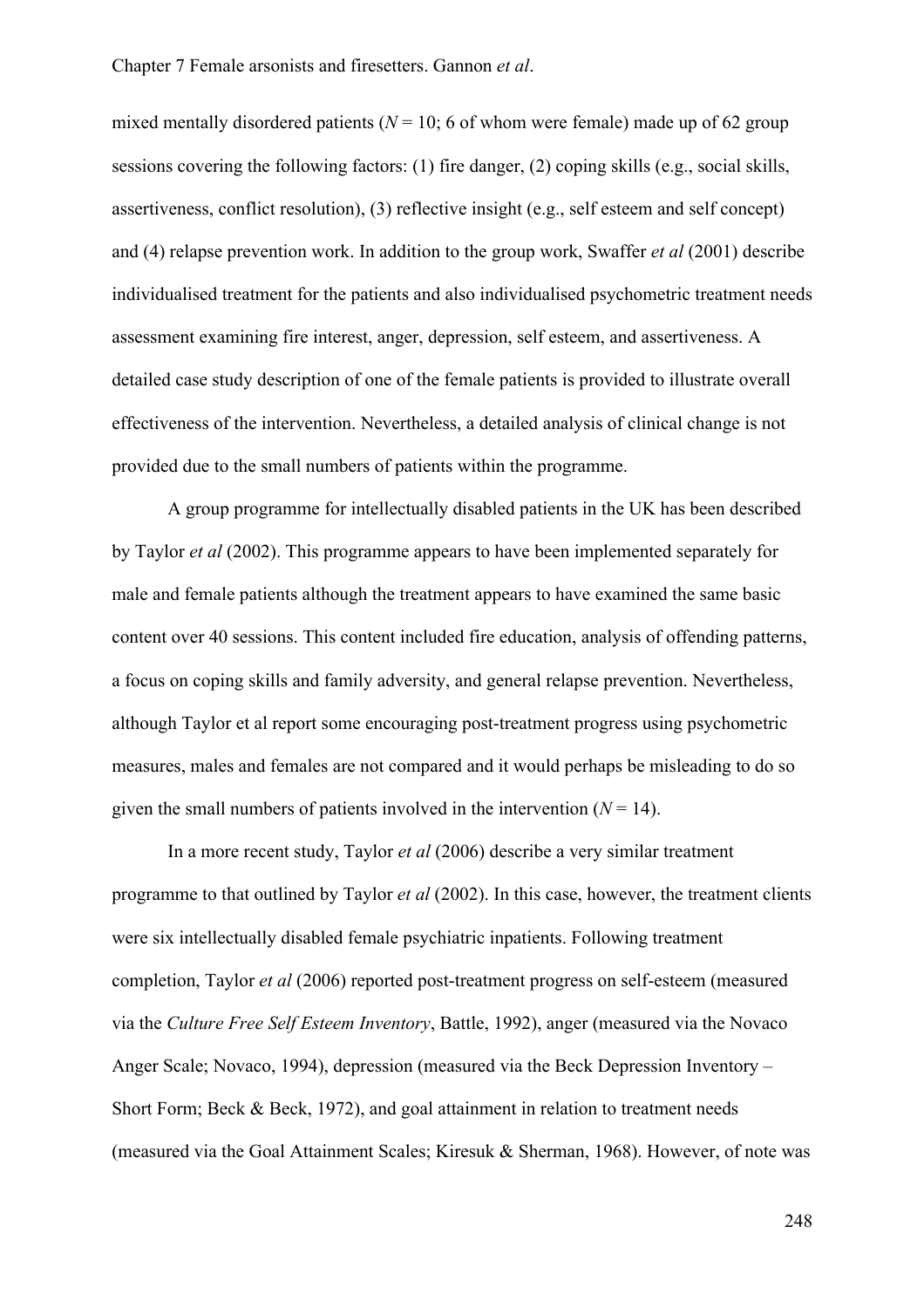the fact that the only *significant* treatment progress related to goal attainment in relation to treatment needs. However, overall treatment did look promising as described via individual case reports and it is possible that the small number of patients involved precluded meaningful statistical significance testing.

To summarise, there is evidence of encouraging individual treatment initiatives for female firesetters in the UK. However, to date, these initiatives appear to relate only to women in psychiatric settings and very small sample sizes preclude meaningful interpretation of the overall success of each treatment programme. Clearly, it will take larger sample sizes and more sophisticated designs and follow up methods (i.e., the addition of a matched comparison group) in order for us to further understand what actually *works* regarding the treatment of female firesetters.

#### Future Research and Treatment Initiatives

The overview of female arson and firesetting research provided in this chapter highlights a number of areas in need of research. A prominent need is to gain more understanding of the overall features and characteristics of females who start fires in relation to (1) their male firesetting counterparts and (2) females who do not start fires. Furthering our understanding of the factors associated with female-perpetrated firesetting will inevitably lead to increased professional knowledge of this specialist group and of the most suitable interventions to implement with them. Particularly pertinent areas for future investigations concern the need to investigate the specific and general psychopathologies associated with female firesetters (i.e., the prevalence and nature of pyromania and other mental disorders in female firesetters relative to appropriate comparison groups). A further highly pertinent research need revolves around the requirement for prospective studies of firesetting recidivism that examine the base rates of firesetting for females relative to males. Examining these base rates will enable researchers to more effectively ascertain the range of factors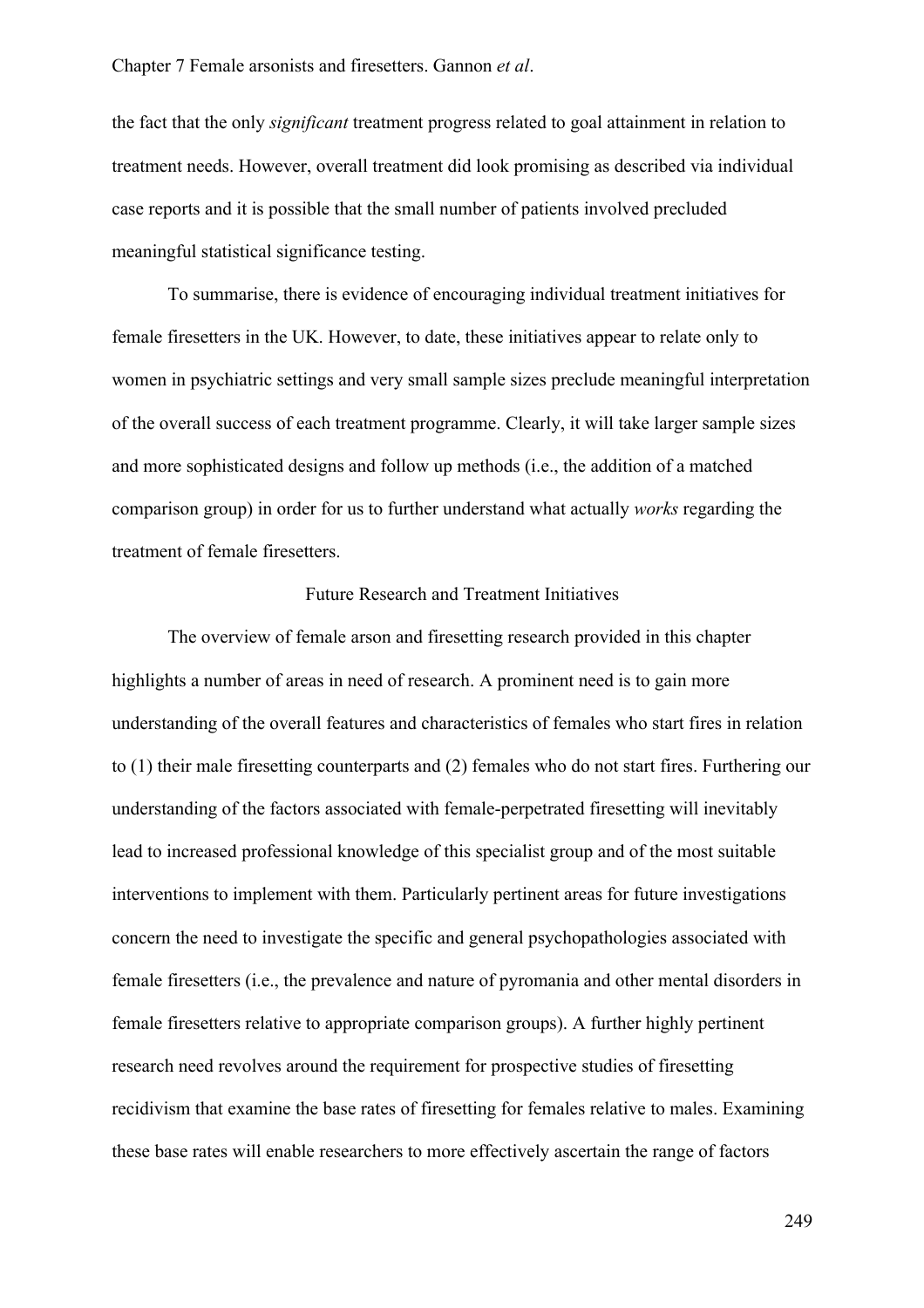predicting female-perpetrated firesetting so that these factors may be utilised in effective and gender-responsive treatment programmes.

In terms of treatment needs, our overview of the research literature suggests that male and female firesetters may share similar factors (e.g., childhood adversity, personal characteristics and motivators for firesetting). Thus, it may be reasonable to suggest that male and female firesetters would both benefit from attending flexible treatment that emphasises (1) analysis of offending behaviour, (2) the links between childhood experiences and adult functioning (e.g., coping, conflict resolution, communication), (3) attitudes supporting firesetting, (4) preoccupation or interest in fire and (5) general relapse prevention work. However, based upon the treatment targets established for female offenders more generally (see Covington & Bloom, 2006; Koons *et al,* 1997) it could be hypothesised that in order for firesetter treatment to be responsive to the needs of females it would need to address previous victimisation (particularly in relation to men) and the effect of such victimisation on communication skills, self esteem, and coping. Based on our review of the motivators underlying female-perpetrated firesetting, it may also be the case that females require specific work examining the development of personally satisfying and supportive relationships that enable women to gain attention in a pro-social manner. A particularly appealing rehabilitation model to use in this respect would be the Good Lives Model (Ward & Stewart, 2003) which conceptualises risk factors or treatment needs as obstructions (either due to lack of skills or external supports) that a person experiences which limit their abilities to obtain the human experiences essential for psychological well-being (e.g., satisfactory relationships).

Another topic that may be particularly relevant for female firesetters in treatment is an exploration of the link between self-harm and firesetting. Given that self-harm and firesetting may share similar aetiologies—including an inability to communicate trauma and needs successfully (see Coid *et al,* 1999; Liebling *et al,* 1997)—exploring and learning new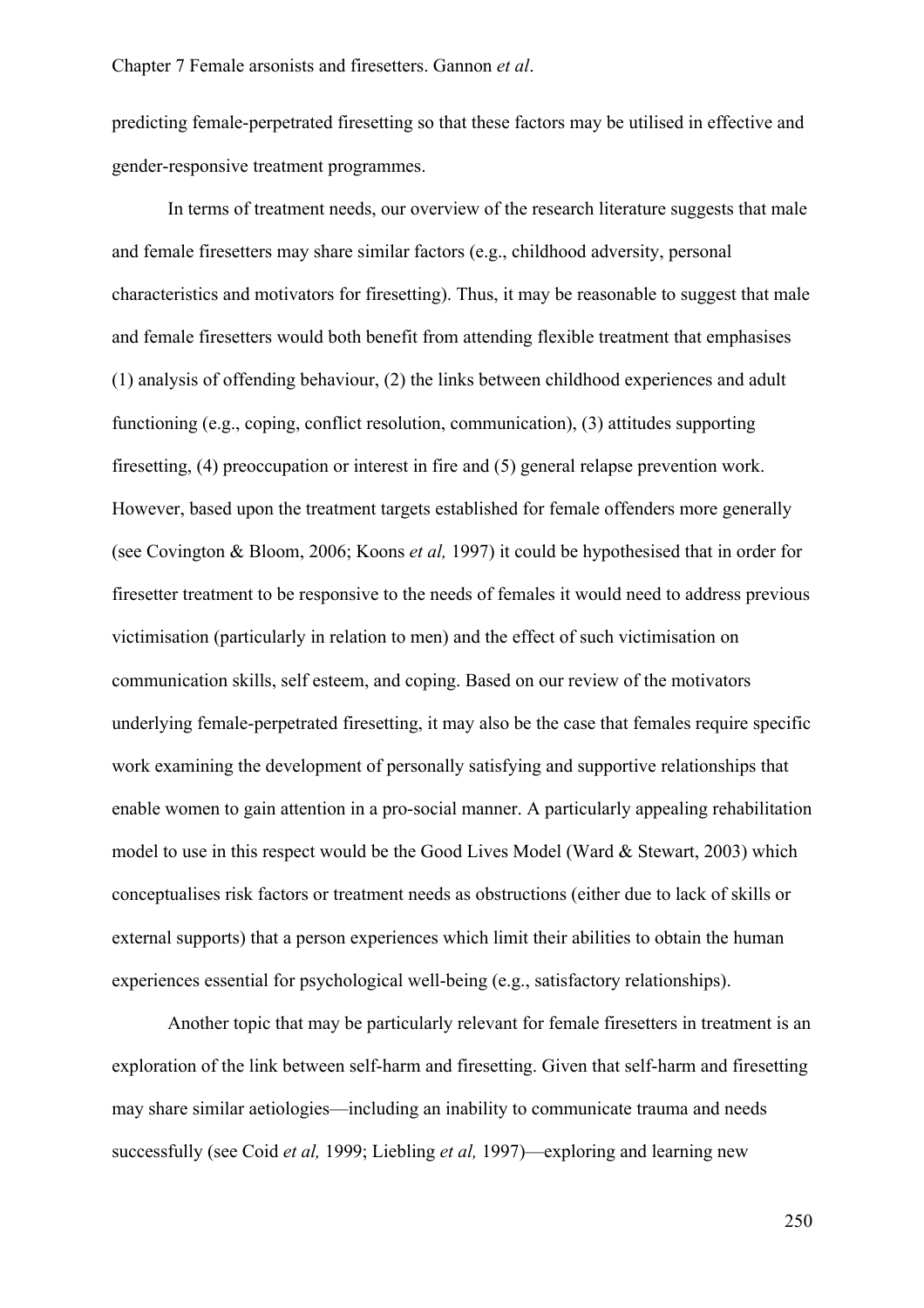communication styles may be essential for any form of comprehensive rehabilitation for female firesetters who also evidence self-harm in their history. In relation to trauma, it is worth noting that treatment effectiveness for female offenders generally is believed to be optimised in all female groups (see Ashley *et al,* 2003; Lex, 1995). Consequently, females who are likely to divulge abuse at the hands of males are likely to feel safer exploring their past in an all-female treatment group.

#### **Conclusions**

In this chapter, we have explored the main features, characteristics, psychopathologies and treatment needs of female firesetters. Our examination of the empirical literature suggests that female firesetters are typically neglected in research and are rarely studied within their own right or are included in large general mixed sex cohorts and are not analysed or discussed separately. Thus, few studies have made adequate comparisons between male and female firesetters or female firesetters and the general female offender population. Because of this it is almost impossible to draw definitive conclusions regarding the features and characteristics of female firesetters in relation to male firesetters and female offenders generally. In light of these caveats which are hindering professionals' abilities to assess and treat female firesetters in an empirically informed manner, we urge researchers to carefully consider the design of any study that includes female firesetters. In particular, in studies with a sole focus on female firesetters, relevant comparison groups should be included where possible to help ascertain which features are unique to female firesetters. Furthermore, in larger cohort studies of male and female firesetters, time should be taken to include sex-based analyses and comparison. Only by making such comparisons will the research field begin to hold a more empirically-informed and rigorous understanding of female-perpetrated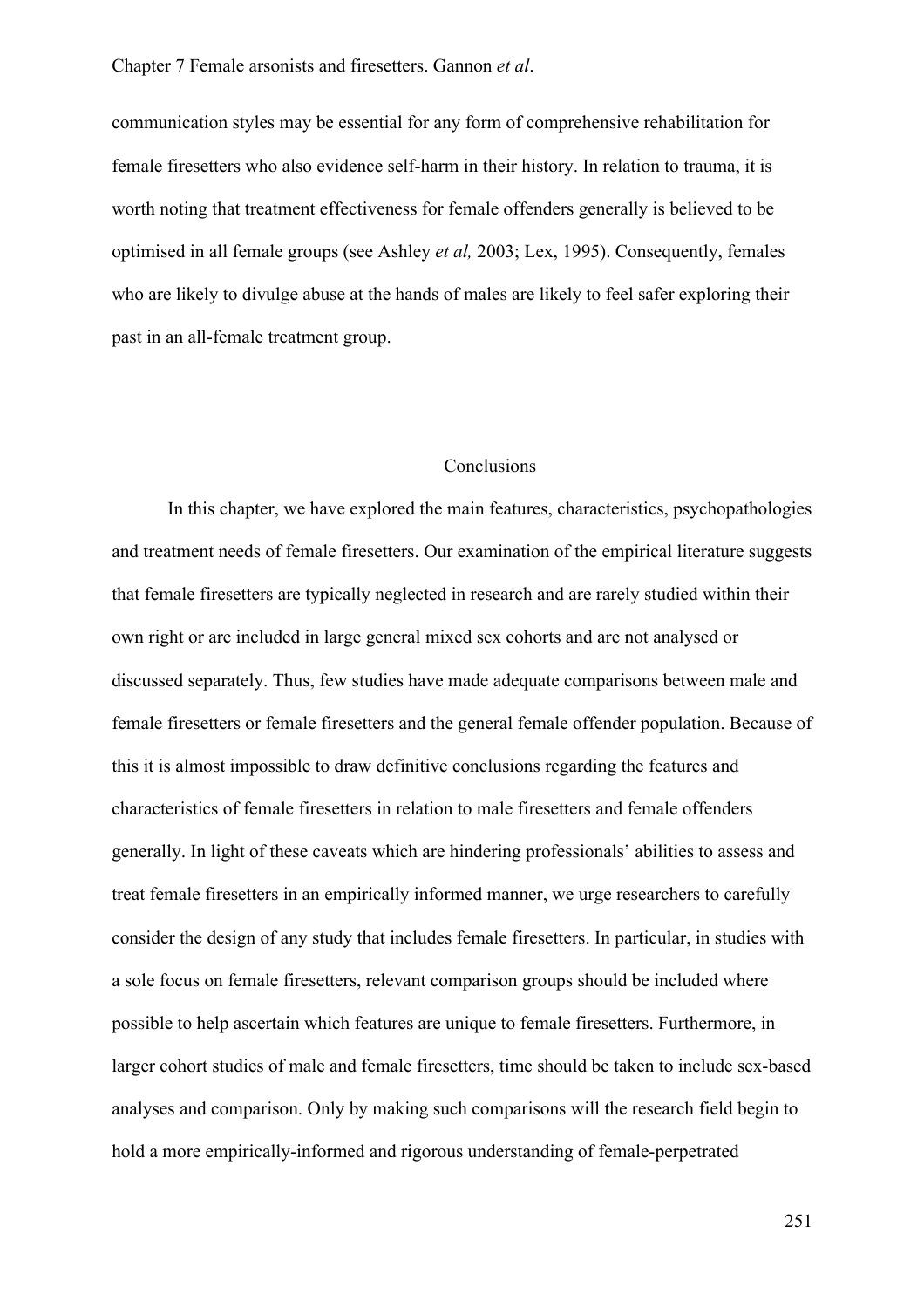firesetting.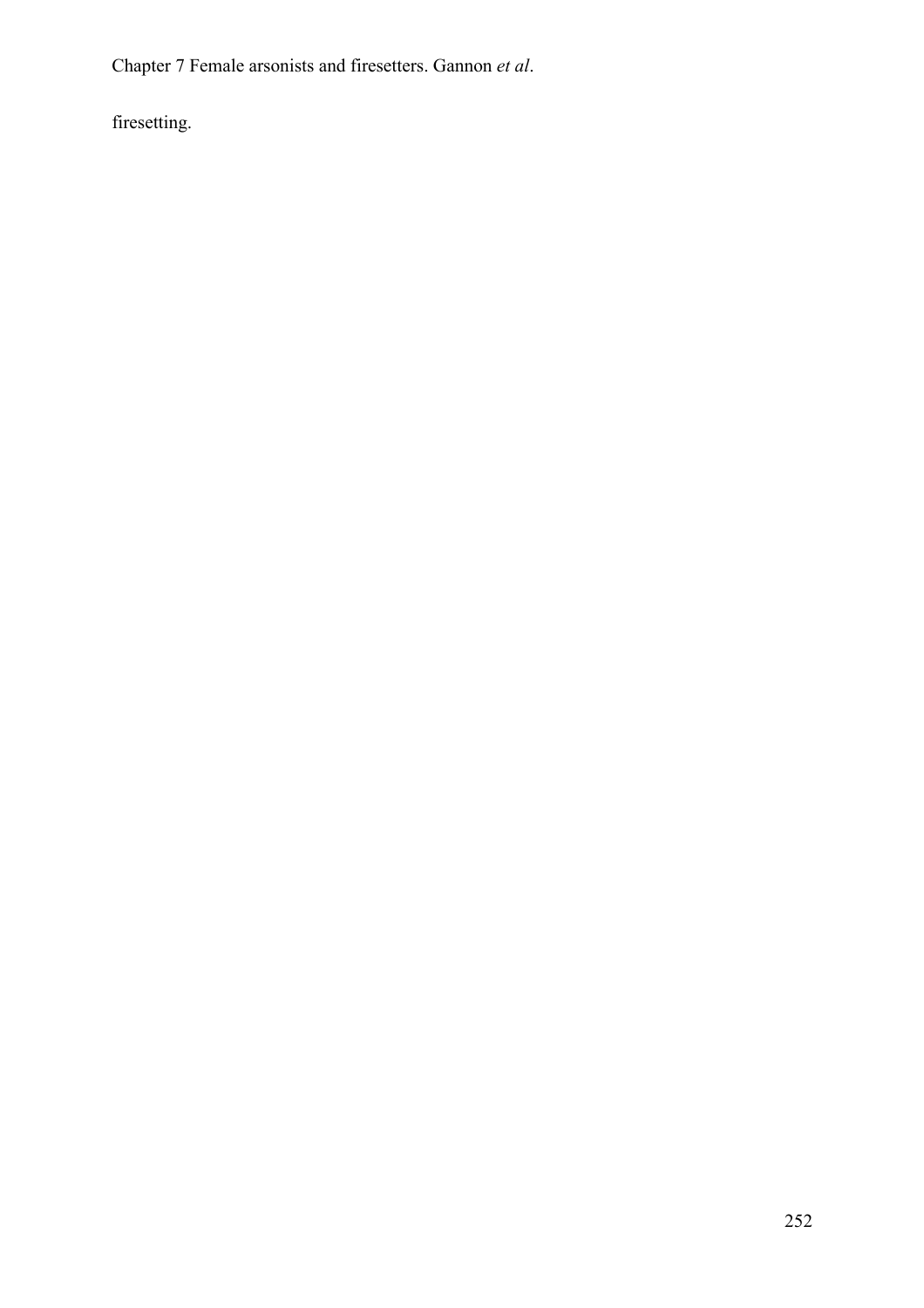#### References

- **American Psychiatric Association (2000)** *Diagnostic and statistical manual of mental*  disorders (4<sup>th</sup> edn) *(DSM-IV-TR)* Washington, DC: APA.
- **Anwar, S., Langstrom, N., Grann, M.,** *et al* **(2009)** Is arson the crime most strongly associated with psychosis? A national case control study of arson risk in schizophrenia and other psychoses. *Schizophrenia Bulletin*, 1-7.
- **Ashley, O. S., Marsden, M.E., & Brady, T.M. (2003)** Effectiveness of substance abuse treatment programming for women: A review. *American Journal of Drug and Alcohol Abuse,* **29**, 19-53.
- **Awad, G.A., & Harrison, S.I. (1976)** A female fire-setter: A case report. *Journal of Nervous and Mental Disease*, **163**, 432-437.
- **Barker, A. F. (1994**) *Arson: a review of the psychiatric literature*. Oxford: Oxford University Press.
- **Barnett, W., & Spitzer, M. (1994)** Pathological fire-setting 1951-1991: a review. *Medicine, Science and the Law,* **34**, 2-3.
- **Battle, J. (1992)** *Culture-Free Self-Esteem Inventory. Austin*, TX: Pro-Ed.
- **Beck, A. T., & Beck, R. W. (1972)** Screening depressed patients in family practice. A rapid technique. *Postgraduate Medicine,* **52**, 81-85.
- **Bennett, W. M., & Hess, K. M. (1984)** *The Arsonist: a closer look.* Springfield, IL: Charles C Thomas.
- **Blanchette, K., & Brown, S. (2006)** *The assessment and treatment of women offenders: an integrative perspective.* Chichester, UK: Wiley.
- **Bourget, D., & Bradford, J. M. W. (1989)** Female arsonists: a clinical study. *Bulletin of the American Academy of Psychiatry and Law,* **17**, 293-300.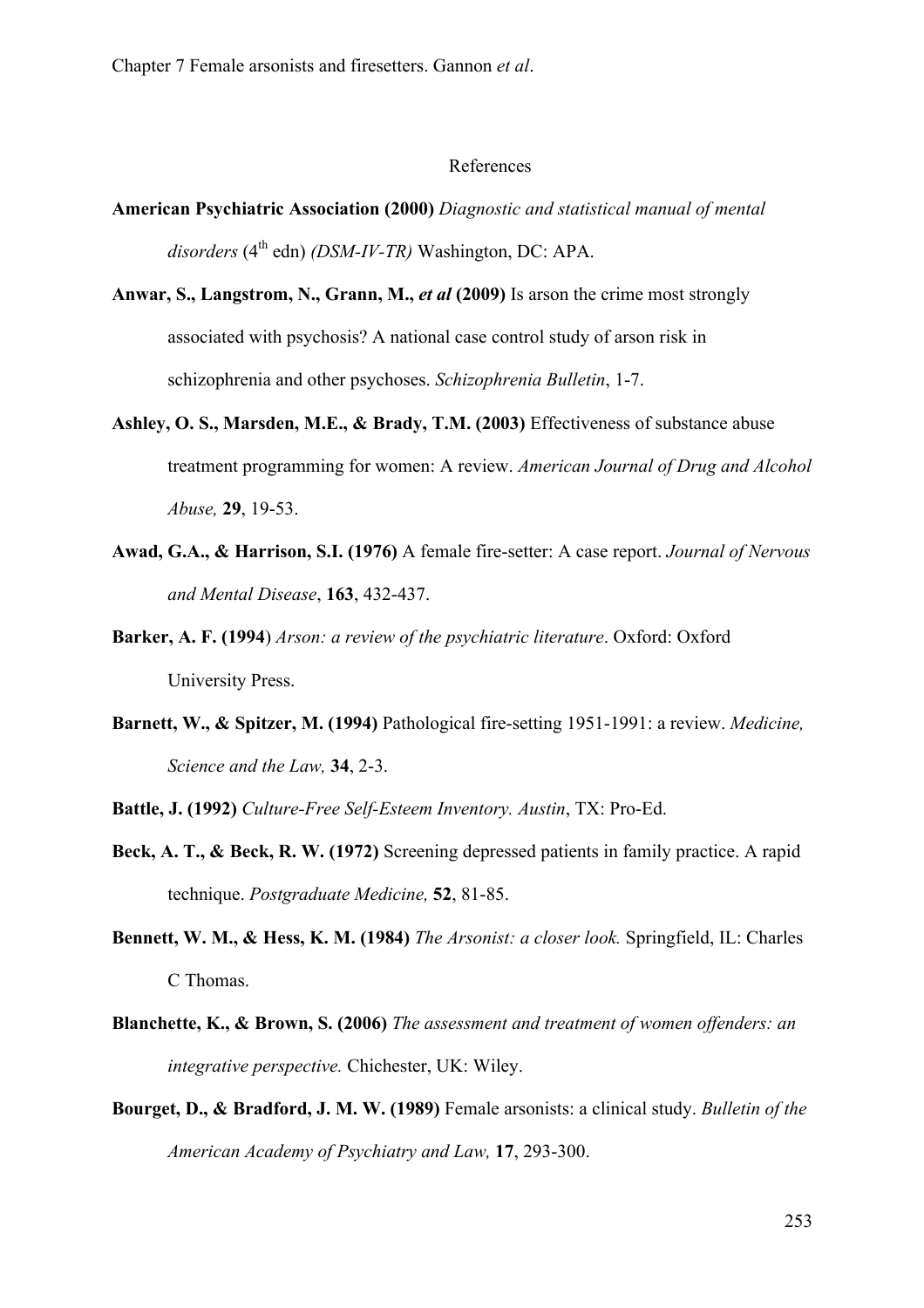- **Bradford, J. M. (1982)** Arson: a clinical study. *Canadian Journal of Psychiatry,* **27**, 188- 193.
- **Brett, A. (2004)** 'Kindling theory' in arson: How dangerous are firesetters? *Australian and New Zealand Journal of Psychiatry,* **38**, 419-425.
- **Coid, J., Wilkins, J., & Coid, B. (1999)** Fire-setting, pyromania and self-mutilation in female remanded prisoners. The *Journal of Forensic Psychiatry,* **10**, 119-130.
- **Covington, S. S., & Bloom, B. E. (2006)** Gender-responsive treatment and services in correctional settings. *Women and Therapy,* **29***, 9-33.*
- **Cunningham, E.M., Timms, J., Holloway, G.,** *et al* **(in press)** Women and firesetting: A qualitative analysis of context, meaning and development. *Psychology and Psychotherapy: Theory, Research and Practice.*
- **Dickens, G., Sugarman, P., Ahmad, F.,** *et al* **(2007)** Gender differences amongst adult arsonists at psychiatric assessment. *Medcine, Science and the Law,* **47**, 233-238.
- **Dickens, G., Sugarman, P., Ahmad, F.,** *et al* **(2009)** Recidivism and dangerousness in arsonists. *The Journal of Forensic Psychiatry and Psychology*. **20**, 621-639.
- **Enayati, J., Grann, M., Lubbe, S.,** *et al* **(2008)** Psychiatric morbidity in arsonists referred for forensic psychiatric assessment in Sweden. *The Journal of Forensic Psychiatry and Psychology,* **19**, 139-147.
- **Fazel, S., Gulati, G., Linsell, L.,** *et al* **(2009)** Schizophrenia and violence: Systematic review and meta-analysis. *Plos Medicine*, **6**, 1-15. Accessed 17th December 2010, http://www.ncbi.nlm.nih.gov/pmc/articles/PMC2718581/pdf/pmed.1000120.pdf
- **Fineman, K. R. (1995)** A model for the qualitative analysis of child and adult fire deviant behavior. *American Journal of Forensic Psychology,* **13**, 31-60.
- **Freud, S. (1932)** The acquisition of power over fire. *The International Journal of Psychoanalysis,* **13**, 405-410.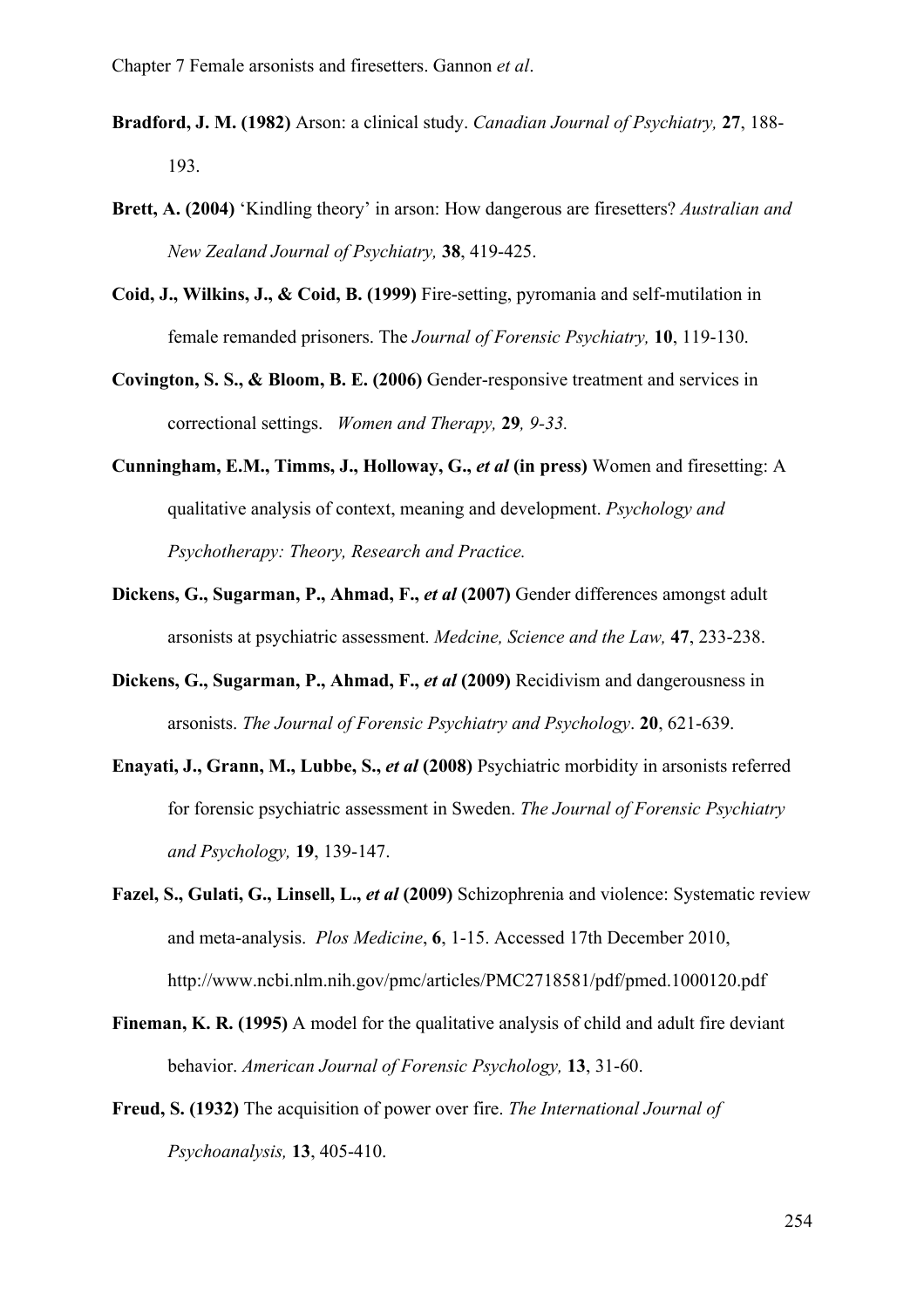- **Gannon, T. A. & Pina, A. (2010)** Firesetting: psychopathology theory and treatment. *Aggression and Violent Behavior*, **15**, 224-238.
- **Geller, J. L., & Bertsch, G. (1985)** Fire-setting behavior in the histories of a state hospital population*. American Journal of Psychiatry,* **142**, 464-468.
- **Geller, J. L., Fisher, W. H., & Bertsch, G. (1992)** Who repeats? A follow up study of state hospital patients' firesetting behavior. *Psychiatric Quarterly,* **63**, 143-157.
- **Grant, J. E., Williams, K.A., & Potenza, M.N. (2007)** Impulse control disorders in adolescent psychiatric inpatients: Co-occurring disorders and sex differences. *Journal of Clinical Psychiatry,* **68***, 1584-1592*.
- **Harmon, R. B., Rosner, R., & Wiederlight, M. (1985)** Women and arson: A demographic study. *Journal of Forensic Sciences,* **30**, 467-477.
- **Harry, B., & Balcer, C. M. (1987)** Menstruation and crime: A critical review of the literature from the clinical criminology perspective. *Behavioral Sciences and the Law,*  **5**, 307-321.
- **Hickle, K., & Roe-Sepowitz, D. E. (in press)** Female juvenile arsonists: An exploratory look at characteristics and solo and group arson offenses. *Legal and Criminological Psychology.*
- **Hollin, C.R. (2011)** Arson: treatment and interventions. In *Firesetting: theory, research and practice* (eds G. Dickens, P. Sugarman & T.A. Gannon), pp. xx-xx. London: RCPsych Publications.
- **Howell, A. J., & Watson, D. C. (2005)** Impairment and distress associated with symptoms of male-typed and female-typed DSM-IV axis-I disorders. *Journal of Clinical Psychology,* **61**, 389-400.
- **Icove, D. J., & Estepp, M. H. (1987)** Motive-based offender profiles of arson and firerelated crimes*. FBI Law Enforcement Bulletin,* **56**, 17-23.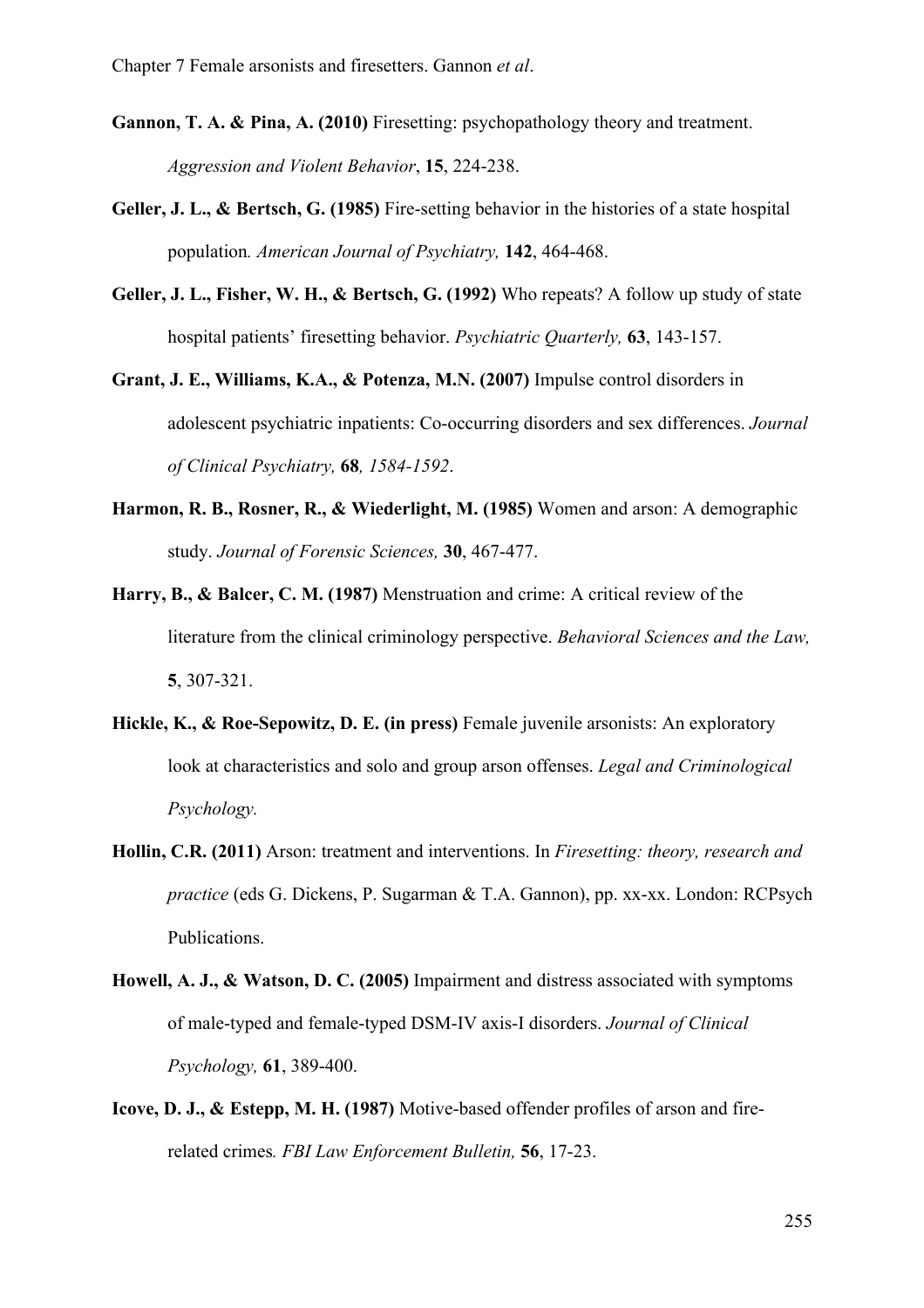- **Jackson, H., Glass, C., & Hope, S. (1987)** A functional analysis of recidivistic arson. *British Journal of Clinical Psychology,* **26**, 175-185.
- **Kiresuk, T., & Sherman, R. (1968)** Goal attainment scaling: A general method of evaluating comprehensive mental health programmes. *Community Mental Health Journal,* **4,** 443-453.
- **Kocsis, R. N., & Cooksey, R. W. (2002)** Criminal psychological profiling of serial arson crimes*. International Journal of Offender Therapy and Comparative Criminology,* **46**, 631-656.
- **Kolko, D. J., Herschell, A.D., & Scharf, D.M. (2006)** Education and treatment for boys who set fires: Specificity, moderators, and predictors of recidivism. *Journal of Emotional and Behavioral Disorders,* **14**, 227-239.
- **Koons, B. A., Burrow, J.D., Morash, M.,** *et al* **(1997)** Expert and offender perceptions of program elements linked to successful outcomes for incarcerated women. *Crime and Delinquency,* **43**, 512-532.
- **Leong, G. B. (1992)** A psychiatric study of persons charged with arson. *Journal of Forensic Science,* **37**, 1319-1326.
- **Lewis, N. O. C., & Yarnell, H. (1951)** Pathological firesetting (pyromania). *Nervous and Mental Disease Monograph,* 82, Nicholasville, KY: Coolidge Foundation.
- **Lex, B.W. (1995)** Alcohol and other psychoactive substances dependence in women and men. In *Gender and psychopathology* (ed M.V. Seeman), 311-357. Washington, DC: American Psychiatric Press.
- **Liebling, H.,** *et al* **(1997)** Why do women self-harm at Ashworth maximum security hospital. *Dangerous, Disordered and Doubly Deviant, Division of Criminological and Legal Psychiatry,* 27, 10-22.

**Lochner, C., Hemmings, S.M., Kinnear, C.J.,** *et al* **(2004)** Corrigendum to "Gender in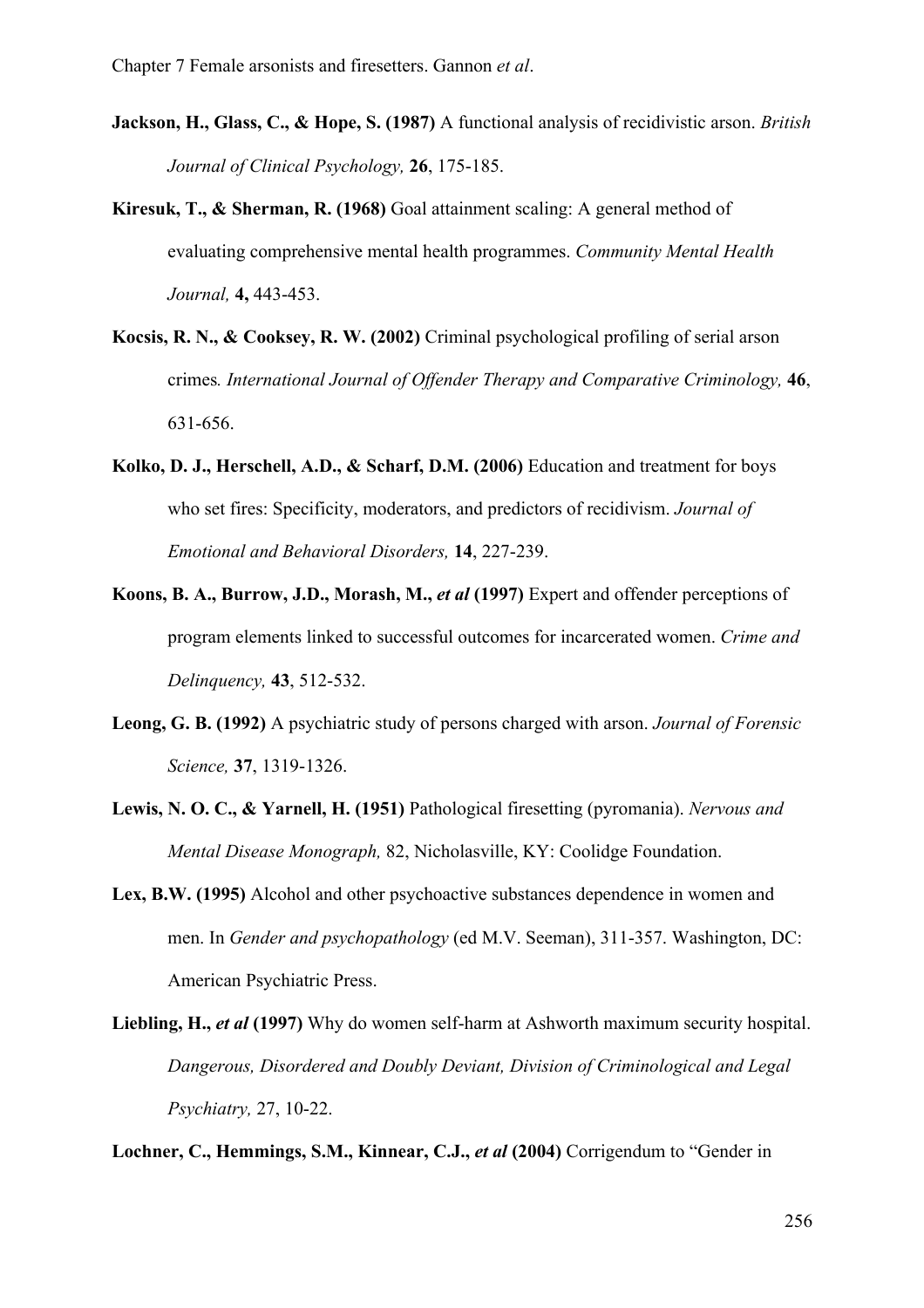obsessive-compulsive disorder: clinical and genetic findings". *European Neuropsychopharmacology,* **14**, 437-445.

- **Mavromatis, M. (2000)** Serial arson: Repetitive firesetting and pyromania. In *Serial offenders: Current thought, recent findings*. (ed L. B. Schlesinger), pp. 67-102. Boca Raton, FL: CRC Press.
- **Miller, S., & Fritzon, K. (2007)** Functional consistency across two behavioural modalities: Firesetting and self-harm in female special hospital patients. *Criminal Behaviour and Mental Health,* **17**, 31-44.
- **Moore, T. M., Scarpa, A., & Raine, A. (2002)** A meta-analysis of serotonin metabolite 5- HIAA and antisocial behaviour. *Aggressive Behavior,* **28**, 299-316.
- **Moore, D. P., & Jefferson, J. W. (2004)** *Handbook of medical psychiatry* (2<sup>nd</sup> ed). NY: Elsevier-Mosby.
- **Noblett, S., & Nelson, B. (2001)** A psychosocial approach to arson—A case controlled study of female offenders. *Medical Sciences and the Law,* **41**, 325-330.
- **Novaco, R. W. (1994)** Anger as a risk factor for violence among the mentally disordered. In *Violence and mental disorder: Developments in risk assessment (*eds J. Monahan &

H. J. Steadman), pp. 21-59. Chicago: University of Chicago Press.

- **O'Sullivan, G. H., & Kelleher, M. J. (1987)** A study of firesetters in South-West of Ireland. *British Journal of Psychiatry,* **151**, 818-823.
- **Palmer, E. J., Caulfield, L.S., & Hollin, C.R. (2007)** Interventions with arsonists and young firesetters: A survey of the national picture in England and Wales. *Legal & Criminological Psychology,* **12**, 101-116.
- **Puri, B. K., Baxter, R., & Cordess, C.C. (1995)** Characteristics of fire-setters: A study and proposed multiaxial psychiatric classification. *British Journal of Psychiatry,* **166**, 393–396.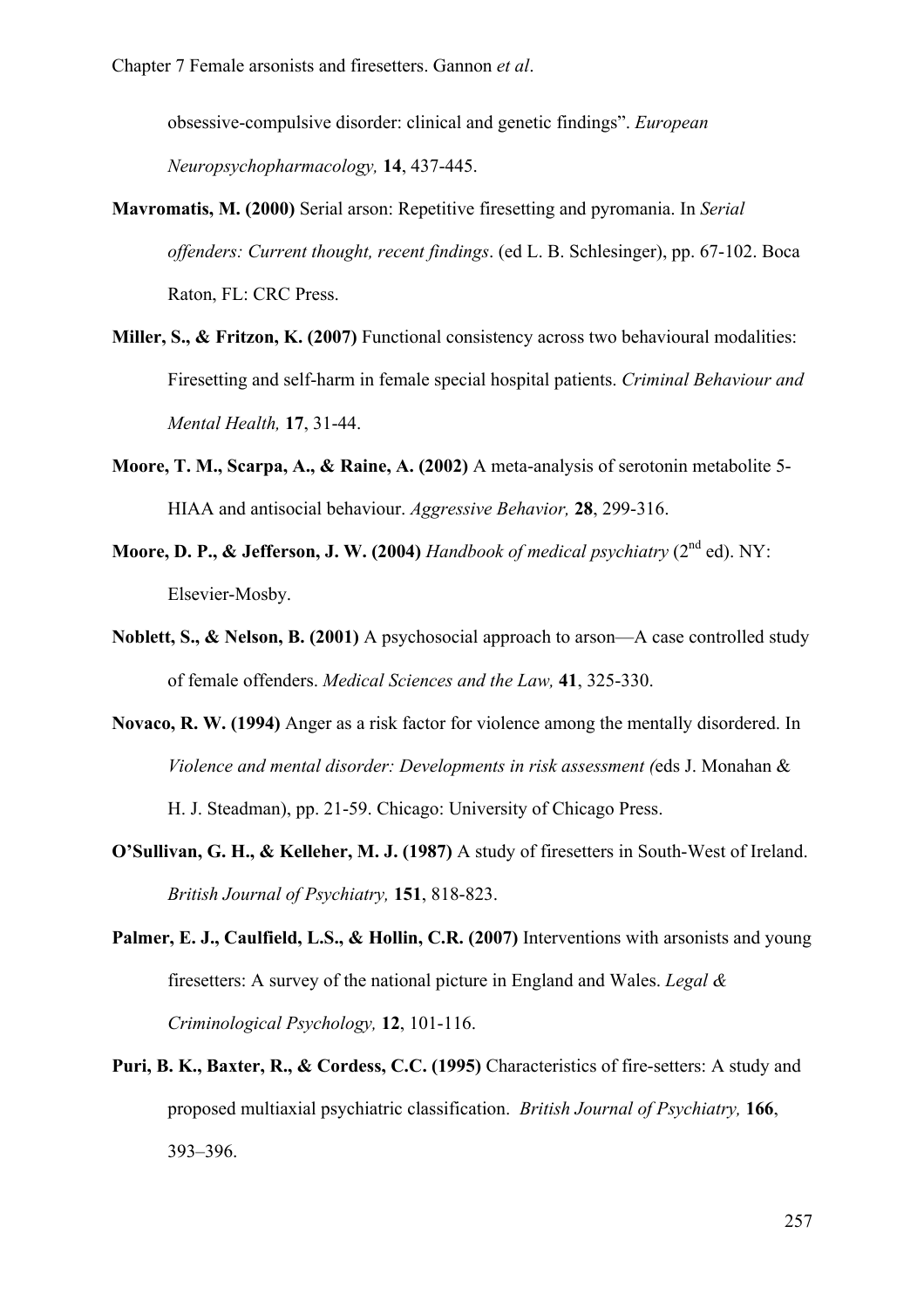- **Rice, M. E., & Harris, G. T. (1996)** Predicting the recidivism of mentally disordered firesetters. *Journal of Interpersonal Violence,* **11**, 364-375.
- **Ritchie, E. C., & Huff, T. G. (1999)** Psychiatric aspects of arsonists. *Journal of Forensic Science,* **44***,* 733-740.
- **Rix, K. J. B. (1994)** A psychiatric study of adult arsonists. *Medicine Science and Law,* **34**, 21-34.
- **Roy, A., Virkkunen, M., Guthrie, S.,** *et al* **(1986)** Indices of serotonin and glucose metabolism in violent offenders, arsonists and alcoholics. In *Psychology of suicidal behavior (*eds J. J. Mann, & M. Stanley) 202-220. New York: Academy of Science.
- **Smith, J., & Short, J. (1995)** Mentally disordered firesetters. *British Journal of Hospital Medicine,* **53**, 136-140.
- **Soothill, K. L., & Pope, P. J. (1973)** Arson: A twenty-year cohort study. *Medicine, Science and Law*, **13**, 127-138.
- **Steffensmeier, D., & Demuth, S. (2006)** Does gender modify the effects of race—Ethnicity on criminal sanctions? Sentences for male and female, White, Black, and Hispanic defendants. *Journal of Quantitative Criminology,* **22**, 241-261.
- **Stewart, L. A. (1993)** Profile of female firesetters: Implications for treatment. *The British Journal of Psychiatry,* **163**, 248-256.
- **Swaffer, T., Hagget, M., & Oxley, T. (2001)** Mentally disordered firesetters: A structured intervention programme. *Clinical Psychology and Psychotherapy,* **8***,* 468-475.
- **Taylor, J. L., Thorne, I., Robertson, A.,** *et al* **(2002)** Evaluation of a group intervention for convicted arsonists with mild and borderline intellectual disabilities. *Criminal Behaviour and Mental Health,* **12**, 282-293.
- **Taylor, J. L., Robertson, A., Thorne, I.,** *et al* **(2006)** Responses of female fire-setters with mild and borderline intellectual disabilities to a group intervention. *Journal of Applied*